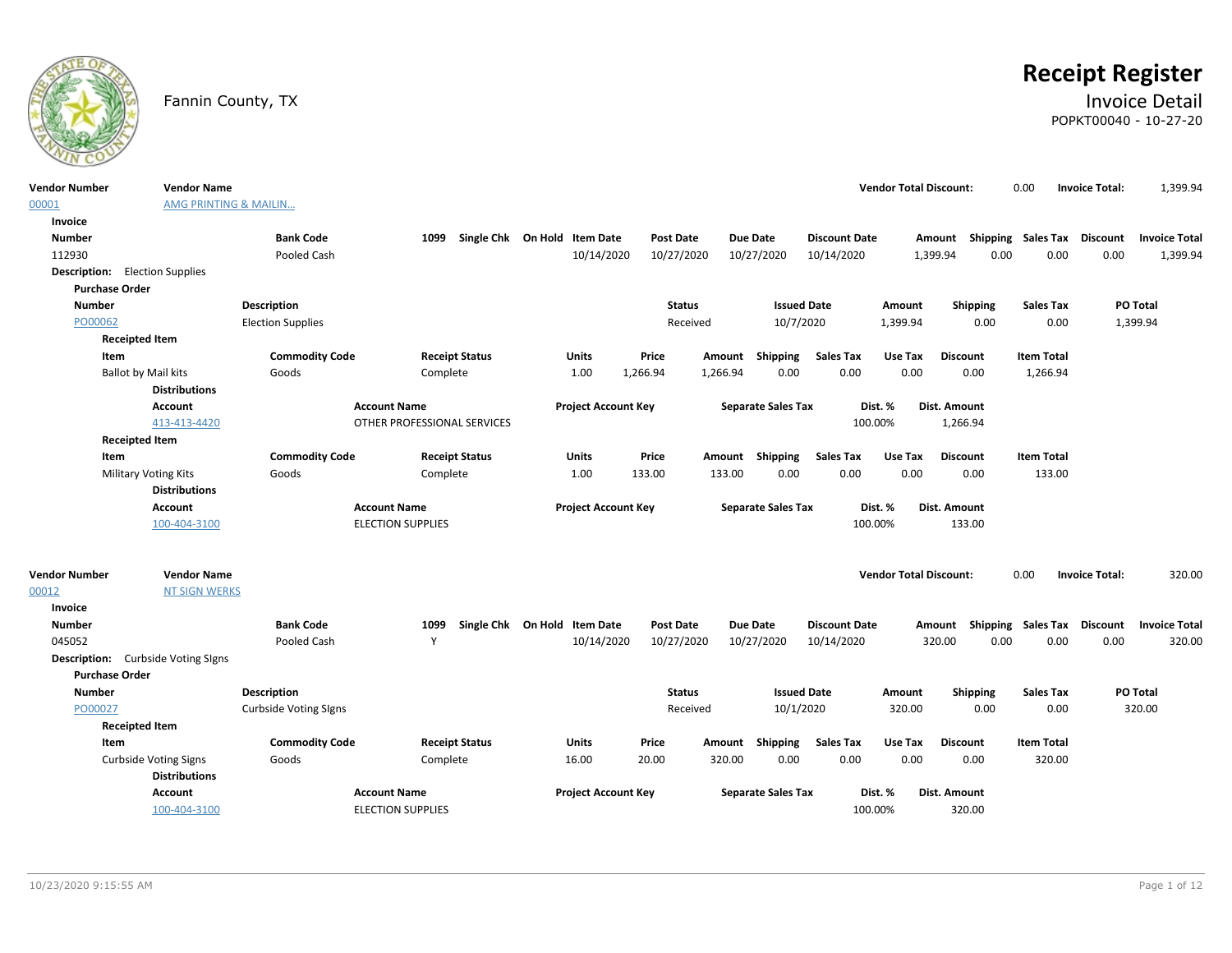| 00128<br><b>HART INTERCIVIC</b><br>Invoice<br><b>Bank Code</b><br>Single Chk On Hold Item Date<br><b>Due Date</b><br><b>Number</b><br>1099<br><b>Post Date</b><br><b>Discount Date</b><br>Shipping Sales Tax Discount<br><b>Invoice Total</b><br>Amount<br>081938<br>10/15/2020<br>10/27/2020<br>10/27/2020<br>605.00<br>36.33<br>0.00<br>Pooled Cash<br>10/15/2020<br>0.00<br>641.33<br><b>Description:</b> Battery Packs<br><b>Purchase Order</b><br><b>Number</b><br><b>Description</b><br><b>Status</b><br><b>Issued Date</b><br>PO Total<br>Amount<br>Shipping<br><b>Sales Tax</b><br>PO00067<br><b>Battery Packs</b><br>Received<br>10/8/2020<br>605.00<br>36.33<br>0.00<br>641.33<br><b>Receipted Item</b><br><b>Commodity Code</b><br>Item<br><b>Receipt Status</b><br><b>Units</b><br>Price<br>Shipping<br><b>Sales Tax</b><br>Use Tax<br><b>Discount</b><br><b>Item Total</b><br>Amount<br>30.25<br>0.00<br>0.00<br>Battery Packs dor Curbside Voting Goods<br>Complete<br>20.00<br>605.00<br>36.33<br>0.00<br>641.33<br><b>Distributions</b><br><b>Account</b><br><b>Account Name</b><br><b>Project Account Key</b><br><b>Separate Sales Tax</b><br><b>Dist. Amount</b><br>Dist. %<br>413-413-3970<br>SANITIZING SUPPLIES<br>100.00%<br>641.33<br><b>Vendor Number</b><br><b>Vendor Total Discount:</b><br>585.63<br><b>Vendor Name</b><br>0.00<br><b>Invoice Total:</b><br><b>OFFICE DEPOT</b><br>00216<br>Invoice<br><b>Number</b><br><b>Bank Code</b><br>1099 Single Chk On Hold Item Date<br><b>Post Date</b><br><b>Due Date</b><br>Amount Shipping Sales Tax Discount<br><b>Invoice Total</b><br><b>Discount Date</b><br>128128989001<br>10/2/2020<br>10/27/2020<br>10/27/2020<br>10/2/2020<br>293.45<br>Pooled Cash<br>293.45<br>0.00<br>0.00<br>0.00<br><b>Description:</b> Office Supplies<br><b>Purchase Order</b><br><b>PO Total</b><br><b>Number</b><br><b>Description</b><br><b>Status</b><br><b>Issued Date</b><br><b>Shipping</b><br><b>Sales Tax</b><br>Amount<br>PO00032<br>Office Supplies<br>10/1/2020<br>293.45<br>0.00<br>0.00<br>293.45<br>Received<br><b>Receipted Item</b><br><b>Commodity Code</b><br><b>Receipt Status</b><br>Units<br>Amount Shipping<br><b>Sales Tax</b><br><b>Discount</b><br><b>Item Total</b><br>Item<br>Price<br>Use Tax<br>0.00<br>0.00<br>14.67<br><b>Bic Pens</b><br>Goods<br>Complete<br>3.00<br>4.89<br>14.67<br>0.00<br>0.00<br><b>Distributions</b><br><b>Project Account Key</b><br>Account<br><b>Account Name</b><br><b>Separate Sales Tax</b><br>Dist. %<br>Dist. Amount<br>100-665-3100<br>100.00%<br><b>OFFICE SUPPLIES</b><br>14.67<br><b>Receipted Item</b><br><b>Commodity Code</b><br><b>Receipt Status</b><br><b>Units</b><br>Price<br>Amount Shipping<br><b>Sales Tax</b><br>Use Tax<br><b>Discount</b><br><b>Item Total</b><br>Item<br>2.00<br>74.98<br>0.00<br>0.00<br>0.00<br>74.98<br>Ink Cartridge<br>Goods<br>Complete<br>37.49<br>0.00<br><b>Distributions</b><br><b>Project Account Key</b><br><b>Account</b><br><b>Account Name</b><br><b>Separate Sales Tax</b><br>Dist. %<br>Dist. Amount<br>100-665-3100<br><b>OFFICE SUPPLIES</b><br>100.00%<br>74.98<br><b>Receipted Item</b><br><b>Commodity Code</b><br>Item<br><b>Receipt Status</b><br>Price<br>Amount Shipping<br>Sales Tax<br>Use Tax<br><b>Discount</b><br><b>Item Total</b><br>Units<br>2.00<br>22.99<br>45.98<br>0.00<br>0.00<br>0.00<br>0.00<br>45.98<br>Ink Cartridge<br>Goods<br>Complete<br><b>Distributions</b><br>Account<br><b>Account Name</b><br><b>Project Account Key</b><br><b>Separate Sales Tax</b><br><b>Dist. Amount</b><br>Dist. %<br>100-665-3100<br><b>OFFICE SUPPLIES</b><br>100.00%<br>45.98 | <b>Vendor Number</b> | <b>Vendor Name</b> |  |  |  |  |  | <b>Vendor Total Discount:</b> | 0.00 | <b>Invoice Total:</b> | 641.33 |
|----------------------------------------------------------------------------------------------------------------------------------------------------------------------------------------------------------------------------------------------------------------------------------------------------------------------------------------------------------------------------------------------------------------------------------------------------------------------------------------------------------------------------------------------------------------------------------------------------------------------------------------------------------------------------------------------------------------------------------------------------------------------------------------------------------------------------------------------------------------------------------------------------------------------------------------------------------------------------------------------------------------------------------------------------------------------------------------------------------------------------------------------------------------------------------------------------------------------------------------------------------------------------------------------------------------------------------------------------------------------------------------------------------------------------------------------------------------------------------------------------------------------------------------------------------------------------------------------------------------------------------------------------------------------------------------------------------------------------------------------------------------------------------------------------------------------------------------------------------------------------------------------------------------------------------------------------------------------------------------------------------------------------------------------------------------------------------------------------------------------------------------------------------------------------------------------------------------------------------------------------------------------------------------------------------------------------------------------------------------------------------------------------------------------------------------------------------------------------------------------------------------------------------------------------------------------------------------------------------------------------------------------------------------------------------------------------------------------------------------------------------------------------------------------------------------------------------------------------------------------------------------------------------------------------------------------------------------------------------------------------------------------------------------------------------------------------------------------------------------------------------------------------------------------------------------------------------------------------------------------------------------------------------------------------------------------------------------------------------------------------------------------------------------------------------------------------------------------------------------------------------------------------------------------------------------------------------------------------------------------------------------------------------------------|----------------------|--------------------|--|--|--|--|--|-------------------------------|------|-----------------------|--------|
|                                                                                                                                                                                                                                                                                                                                                                                                                                                                                                                                                                                                                                                                                                                                                                                                                                                                                                                                                                                                                                                                                                                                                                                                                                                                                                                                                                                                                                                                                                                                                                                                                                                                                                                                                                                                                                                                                                                                                                                                                                                                                                                                                                                                                                                                                                                                                                                                                                                                                                                                                                                                                                                                                                                                                                                                                                                                                                                                                                                                                                                                                                                                                                                                                                                                                                                                                                                                                                                                                                                                                                                                                                                                      |                      |                    |  |  |  |  |  |                               |      |                       |        |
|                                                                                                                                                                                                                                                                                                                                                                                                                                                                                                                                                                                                                                                                                                                                                                                                                                                                                                                                                                                                                                                                                                                                                                                                                                                                                                                                                                                                                                                                                                                                                                                                                                                                                                                                                                                                                                                                                                                                                                                                                                                                                                                                                                                                                                                                                                                                                                                                                                                                                                                                                                                                                                                                                                                                                                                                                                                                                                                                                                                                                                                                                                                                                                                                                                                                                                                                                                                                                                                                                                                                                                                                                                                                      |                      |                    |  |  |  |  |  |                               |      |                       |        |
|                                                                                                                                                                                                                                                                                                                                                                                                                                                                                                                                                                                                                                                                                                                                                                                                                                                                                                                                                                                                                                                                                                                                                                                                                                                                                                                                                                                                                                                                                                                                                                                                                                                                                                                                                                                                                                                                                                                                                                                                                                                                                                                                                                                                                                                                                                                                                                                                                                                                                                                                                                                                                                                                                                                                                                                                                                                                                                                                                                                                                                                                                                                                                                                                                                                                                                                                                                                                                                                                                                                                                                                                                                                                      |                      |                    |  |  |  |  |  |                               |      |                       |        |
|                                                                                                                                                                                                                                                                                                                                                                                                                                                                                                                                                                                                                                                                                                                                                                                                                                                                                                                                                                                                                                                                                                                                                                                                                                                                                                                                                                                                                                                                                                                                                                                                                                                                                                                                                                                                                                                                                                                                                                                                                                                                                                                                                                                                                                                                                                                                                                                                                                                                                                                                                                                                                                                                                                                                                                                                                                                                                                                                                                                                                                                                                                                                                                                                                                                                                                                                                                                                                                                                                                                                                                                                                                                                      |                      |                    |  |  |  |  |  |                               |      |                       |        |
|                                                                                                                                                                                                                                                                                                                                                                                                                                                                                                                                                                                                                                                                                                                                                                                                                                                                                                                                                                                                                                                                                                                                                                                                                                                                                                                                                                                                                                                                                                                                                                                                                                                                                                                                                                                                                                                                                                                                                                                                                                                                                                                                                                                                                                                                                                                                                                                                                                                                                                                                                                                                                                                                                                                                                                                                                                                                                                                                                                                                                                                                                                                                                                                                                                                                                                                                                                                                                                                                                                                                                                                                                                                                      |                      |                    |  |  |  |  |  |                               |      |                       |        |
|                                                                                                                                                                                                                                                                                                                                                                                                                                                                                                                                                                                                                                                                                                                                                                                                                                                                                                                                                                                                                                                                                                                                                                                                                                                                                                                                                                                                                                                                                                                                                                                                                                                                                                                                                                                                                                                                                                                                                                                                                                                                                                                                                                                                                                                                                                                                                                                                                                                                                                                                                                                                                                                                                                                                                                                                                                                                                                                                                                                                                                                                                                                                                                                                                                                                                                                                                                                                                                                                                                                                                                                                                                                                      |                      |                    |  |  |  |  |  |                               |      |                       |        |
|                                                                                                                                                                                                                                                                                                                                                                                                                                                                                                                                                                                                                                                                                                                                                                                                                                                                                                                                                                                                                                                                                                                                                                                                                                                                                                                                                                                                                                                                                                                                                                                                                                                                                                                                                                                                                                                                                                                                                                                                                                                                                                                                                                                                                                                                                                                                                                                                                                                                                                                                                                                                                                                                                                                                                                                                                                                                                                                                                                                                                                                                                                                                                                                                                                                                                                                                                                                                                                                                                                                                                                                                                                                                      |                      |                    |  |  |  |  |  |                               |      |                       |        |
|                                                                                                                                                                                                                                                                                                                                                                                                                                                                                                                                                                                                                                                                                                                                                                                                                                                                                                                                                                                                                                                                                                                                                                                                                                                                                                                                                                                                                                                                                                                                                                                                                                                                                                                                                                                                                                                                                                                                                                                                                                                                                                                                                                                                                                                                                                                                                                                                                                                                                                                                                                                                                                                                                                                                                                                                                                                                                                                                                                                                                                                                                                                                                                                                                                                                                                                                                                                                                                                                                                                                                                                                                                                                      |                      |                    |  |  |  |  |  |                               |      |                       |        |
|                                                                                                                                                                                                                                                                                                                                                                                                                                                                                                                                                                                                                                                                                                                                                                                                                                                                                                                                                                                                                                                                                                                                                                                                                                                                                                                                                                                                                                                                                                                                                                                                                                                                                                                                                                                                                                                                                                                                                                                                                                                                                                                                                                                                                                                                                                                                                                                                                                                                                                                                                                                                                                                                                                                                                                                                                                                                                                                                                                                                                                                                                                                                                                                                                                                                                                                                                                                                                                                                                                                                                                                                                                                                      |                      |                    |  |  |  |  |  |                               |      |                       |        |
|                                                                                                                                                                                                                                                                                                                                                                                                                                                                                                                                                                                                                                                                                                                                                                                                                                                                                                                                                                                                                                                                                                                                                                                                                                                                                                                                                                                                                                                                                                                                                                                                                                                                                                                                                                                                                                                                                                                                                                                                                                                                                                                                                                                                                                                                                                                                                                                                                                                                                                                                                                                                                                                                                                                                                                                                                                                                                                                                                                                                                                                                                                                                                                                                                                                                                                                                                                                                                                                                                                                                                                                                                                                                      |                      |                    |  |  |  |  |  |                               |      |                       |        |
|                                                                                                                                                                                                                                                                                                                                                                                                                                                                                                                                                                                                                                                                                                                                                                                                                                                                                                                                                                                                                                                                                                                                                                                                                                                                                                                                                                                                                                                                                                                                                                                                                                                                                                                                                                                                                                                                                                                                                                                                                                                                                                                                                                                                                                                                                                                                                                                                                                                                                                                                                                                                                                                                                                                                                                                                                                                                                                                                                                                                                                                                                                                                                                                                                                                                                                                                                                                                                                                                                                                                                                                                                                                                      |                      |                    |  |  |  |  |  |                               |      |                       |        |
|                                                                                                                                                                                                                                                                                                                                                                                                                                                                                                                                                                                                                                                                                                                                                                                                                                                                                                                                                                                                                                                                                                                                                                                                                                                                                                                                                                                                                                                                                                                                                                                                                                                                                                                                                                                                                                                                                                                                                                                                                                                                                                                                                                                                                                                                                                                                                                                                                                                                                                                                                                                                                                                                                                                                                                                                                                                                                                                                                                                                                                                                                                                                                                                                                                                                                                                                                                                                                                                                                                                                                                                                                                                                      |                      |                    |  |  |  |  |  |                               |      |                       |        |
|                                                                                                                                                                                                                                                                                                                                                                                                                                                                                                                                                                                                                                                                                                                                                                                                                                                                                                                                                                                                                                                                                                                                                                                                                                                                                                                                                                                                                                                                                                                                                                                                                                                                                                                                                                                                                                                                                                                                                                                                                                                                                                                                                                                                                                                                                                                                                                                                                                                                                                                                                                                                                                                                                                                                                                                                                                                                                                                                                                                                                                                                                                                                                                                                                                                                                                                                                                                                                                                                                                                                                                                                                                                                      |                      |                    |  |  |  |  |  |                               |      |                       |        |
|                                                                                                                                                                                                                                                                                                                                                                                                                                                                                                                                                                                                                                                                                                                                                                                                                                                                                                                                                                                                                                                                                                                                                                                                                                                                                                                                                                                                                                                                                                                                                                                                                                                                                                                                                                                                                                                                                                                                                                                                                                                                                                                                                                                                                                                                                                                                                                                                                                                                                                                                                                                                                                                                                                                                                                                                                                                                                                                                                                                                                                                                                                                                                                                                                                                                                                                                                                                                                                                                                                                                                                                                                                                                      |                      |                    |  |  |  |  |  |                               |      |                       |        |
|                                                                                                                                                                                                                                                                                                                                                                                                                                                                                                                                                                                                                                                                                                                                                                                                                                                                                                                                                                                                                                                                                                                                                                                                                                                                                                                                                                                                                                                                                                                                                                                                                                                                                                                                                                                                                                                                                                                                                                                                                                                                                                                                                                                                                                                                                                                                                                                                                                                                                                                                                                                                                                                                                                                                                                                                                                                                                                                                                                                                                                                                                                                                                                                                                                                                                                                                                                                                                                                                                                                                                                                                                                                                      |                      |                    |  |  |  |  |  |                               |      |                       |        |
|                                                                                                                                                                                                                                                                                                                                                                                                                                                                                                                                                                                                                                                                                                                                                                                                                                                                                                                                                                                                                                                                                                                                                                                                                                                                                                                                                                                                                                                                                                                                                                                                                                                                                                                                                                                                                                                                                                                                                                                                                                                                                                                                                                                                                                                                                                                                                                                                                                                                                                                                                                                                                                                                                                                                                                                                                                                                                                                                                                                                                                                                                                                                                                                                                                                                                                                                                                                                                                                                                                                                                                                                                                                                      |                      |                    |  |  |  |  |  |                               |      |                       |        |
|                                                                                                                                                                                                                                                                                                                                                                                                                                                                                                                                                                                                                                                                                                                                                                                                                                                                                                                                                                                                                                                                                                                                                                                                                                                                                                                                                                                                                                                                                                                                                                                                                                                                                                                                                                                                                                                                                                                                                                                                                                                                                                                                                                                                                                                                                                                                                                                                                                                                                                                                                                                                                                                                                                                                                                                                                                                                                                                                                                                                                                                                                                                                                                                                                                                                                                                                                                                                                                                                                                                                                                                                                                                                      |                      |                    |  |  |  |  |  |                               |      |                       |        |
|                                                                                                                                                                                                                                                                                                                                                                                                                                                                                                                                                                                                                                                                                                                                                                                                                                                                                                                                                                                                                                                                                                                                                                                                                                                                                                                                                                                                                                                                                                                                                                                                                                                                                                                                                                                                                                                                                                                                                                                                                                                                                                                                                                                                                                                                                                                                                                                                                                                                                                                                                                                                                                                                                                                                                                                                                                                                                                                                                                                                                                                                                                                                                                                                                                                                                                                                                                                                                                                                                                                                                                                                                                                                      |                      |                    |  |  |  |  |  |                               |      |                       |        |
|                                                                                                                                                                                                                                                                                                                                                                                                                                                                                                                                                                                                                                                                                                                                                                                                                                                                                                                                                                                                                                                                                                                                                                                                                                                                                                                                                                                                                                                                                                                                                                                                                                                                                                                                                                                                                                                                                                                                                                                                                                                                                                                                                                                                                                                                                                                                                                                                                                                                                                                                                                                                                                                                                                                                                                                                                                                                                                                                                                                                                                                                                                                                                                                                                                                                                                                                                                                                                                                                                                                                                                                                                                                                      |                      |                    |  |  |  |  |  |                               |      |                       |        |
|                                                                                                                                                                                                                                                                                                                                                                                                                                                                                                                                                                                                                                                                                                                                                                                                                                                                                                                                                                                                                                                                                                                                                                                                                                                                                                                                                                                                                                                                                                                                                                                                                                                                                                                                                                                                                                                                                                                                                                                                                                                                                                                                                                                                                                                                                                                                                                                                                                                                                                                                                                                                                                                                                                                                                                                                                                                                                                                                                                                                                                                                                                                                                                                                                                                                                                                                                                                                                                                                                                                                                                                                                                                                      |                      |                    |  |  |  |  |  |                               |      |                       |        |
|                                                                                                                                                                                                                                                                                                                                                                                                                                                                                                                                                                                                                                                                                                                                                                                                                                                                                                                                                                                                                                                                                                                                                                                                                                                                                                                                                                                                                                                                                                                                                                                                                                                                                                                                                                                                                                                                                                                                                                                                                                                                                                                                                                                                                                                                                                                                                                                                                                                                                                                                                                                                                                                                                                                                                                                                                                                                                                                                                                                                                                                                                                                                                                                                                                                                                                                                                                                                                                                                                                                                                                                                                                                                      |                      |                    |  |  |  |  |  |                               |      |                       |        |
|                                                                                                                                                                                                                                                                                                                                                                                                                                                                                                                                                                                                                                                                                                                                                                                                                                                                                                                                                                                                                                                                                                                                                                                                                                                                                                                                                                                                                                                                                                                                                                                                                                                                                                                                                                                                                                                                                                                                                                                                                                                                                                                                                                                                                                                                                                                                                                                                                                                                                                                                                                                                                                                                                                                                                                                                                                                                                                                                                                                                                                                                                                                                                                                                                                                                                                                                                                                                                                                                                                                                                                                                                                                                      |                      |                    |  |  |  |  |  |                               |      |                       |        |
|                                                                                                                                                                                                                                                                                                                                                                                                                                                                                                                                                                                                                                                                                                                                                                                                                                                                                                                                                                                                                                                                                                                                                                                                                                                                                                                                                                                                                                                                                                                                                                                                                                                                                                                                                                                                                                                                                                                                                                                                                                                                                                                                                                                                                                                                                                                                                                                                                                                                                                                                                                                                                                                                                                                                                                                                                                                                                                                                                                                                                                                                                                                                                                                                                                                                                                                                                                                                                                                                                                                                                                                                                                                                      |                      |                    |  |  |  |  |  |                               |      |                       |        |
|                                                                                                                                                                                                                                                                                                                                                                                                                                                                                                                                                                                                                                                                                                                                                                                                                                                                                                                                                                                                                                                                                                                                                                                                                                                                                                                                                                                                                                                                                                                                                                                                                                                                                                                                                                                                                                                                                                                                                                                                                                                                                                                                                                                                                                                                                                                                                                                                                                                                                                                                                                                                                                                                                                                                                                                                                                                                                                                                                                                                                                                                                                                                                                                                                                                                                                                                                                                                                                                                                                                                                                                                                                                                      |                      |                    |  |  |  |  |  |                               |      |                       |        |
|                                                                                                                                                                                                                                                                                                                                                                                                                                                                                                                                                                                                                                                                                                                                                                                                                                                                                                                                                                                                                                                                                                                                                                                                                                                                                                                                                                                                                                                                                                                                                                                                                                                                                                                                                                                                                                                                                                                                                                                                                                                                                                                                                                                                                                                                                                                                                                                                                                                                                                                                                                                                                                                                                                                                                                                                                                                                                                                                                                                                                                                                                                                                                                                                                                                                                                                                                                                                                                                                                                                                                                                                                                                                      |                      |                    |  |  |  |  |  |                               |      |                       |        |
|                                                                                                                                                                                                                                                                                                                                                                                                                                                                                                                                                                                                                                                                                                                                                                                                                                                                                                                                                                                                                                                                                                                                                                                                                                                                                                                                                                                                                                                                                                                                                                                                                                                                                                                                                                                                                                                                                                                                                                                                                                                                                                                                                                                                                                                                                                                                                                                                                                                                                                                                                                                                                                                                                                                                                                                                                                                                                                                                                                                                                                                                                                                                                                                                                                                                                                                                                                                                                                                                                                                                                                                                                                                                      |                      |                    |  |  |  |  |  |                               |      |                       |        |
|                                                                                                                                                                                                                                                                                                                                                                                                                                                                                                                                                                                                                                                                                                                                                                                                                                                                                                                                                                                                                                                                                                                                                                                                                                                                                                                                                                                                                                                                                                                                                                                                                                                                                                                                                                                                                                                                                                                                                                                                                                                                                                                                                                                                                                                                                                                                                                                                                                                                                                                                                                                                                                                                                                                                                                                                                                                                                                                                                                                                                                                                                                                                                                                                                                                                                                                                                                                                                                                                                                                                                                                                                                                                      |                      |                    |  |  |  |  |  |                               |      |                       |        |
|                                                                                                                                                                                                                                                                                                                                                                                                                                                                                                                                                                                                                                                                                                                                                                                                                                                                                                                                                                                                                                                                                                                                                                                                                                                                                                                                                                                                                                                                                                                                                                                                                                                                                                                                                                                                                                                                                                                                                                                                                                                                                                                                                                                                                                                                                                                                                                                                                                                                                                                                                                                                                                                                                                                                                                                                                                                                                                                                                                                                                                                                                                                                                                                                                                                                                                                                                                                                                                                                                                                                                                                                                                                                      |                      |                    |  |  |  |  |  |                               |      |                       |        |
|                                                                                                                                                                                                                                                                                                                                                                                                                                                                                                                                                                                                                                                                                                                                                                                                                                                                                                                                                                                                                                                                                                                                                                                                                                                                                                                                                                                                                                                                                                                                                                                                                                                                                                                                                                                                                                                                                                                                                                                                                                                                                                                                                                                                                                                                                                                                                                                                                                                                                                                                                                                                                                                                                                                                                                                                                                                                                                                                                                                                                                                                                                                                                                                                                                                                                                                                                                                                                                                                                                                                                                                                                                                                      |                      |                    |  |  |  |  |  |                               |      |                       |        |
|                                                                                                                                                                                                                                                                                                                                                                                                                                                                                                                                                                                                                                                                                                                                                                                                                                                                                                                                                                                                                                                                                                                                                                                                                                                                                                                                                                                                                                                                                                                                                                                                                                                                                                                                                                                                                                                                                                                                                                                                                                                                                                                                                                                                                                                                                                                                                                                                                                                                                                                                                                                                                                                                                                                                                                                                                                                                                                                                                                                                                                                                                                                                                                                                                                                                                                                                                                                                                                                                                                                                                                                                                                                                      |                      |                    |  |  |  |  |  |                               |      |                       |        |
|                                                                                                                                                                                                                                                                                                                                                                                                                                                                                                                                                                                                                                                                                                                                                                                                                                                                                                                                                                                                                                                                                                                                                                                                                                                                                                                                                                                                                                                                                                                                                                                                                                                                                                                                                                                                                                                                                                                                                                                                                                                                                                                                                                                                                                                                                                                                                                                                                                                                                                                                                                                                                                                                                                                                                                                                                                                                                                                                                                                                                                                                                                                                                                                                                                                                                                                                                                                                                                                                                                                                                                                                                                                                      |                      |                    |  |  |  |  |  |                               |      |                       |        |
|                                                                                                                                                                                                                                                                                                                                                                                                                                                                                                                                                                                                                                                                                                                                                                                                                                                                                                                                                                                                                                                                                                                                                                                                                                                                                                                                                                                                                                                                                                                                                                                                                                                                                                                                                                                                                                                                                                                                                                                                                                                                                                                                                                                                                                                                                                                                                                                                                                                                                                                                                                                                                                                                                                                                                                                                                                                                                                                                                                                                                                                                                                                                                                                                                                                                                                                                                                                                                                                                                                                                                                                                                                                                      |                      |                    |  |  |  |  |  |                               |      |                       |        |
|                                                                                                                                                                                                                                                                                                                                                                                                                                                                                                                                                                                                                                                                                                                                                                                                                                                                                                                                                                                                                                                                                                                                                                                                                                                                                                                                                                                                                                                                                                                                                                                                                                                                                                                                                                                                                                                                                                                                                                                                                                                                                                                                                                                                                                                                                                                                                                                                                                                                                                                                                                                                                                                                                                                                                                                                                                                                                                                                                                                                                                                                                                                                                                                                                                                                                                                                                                                                                                                                                                                                                                                                                                                                      |                      |                    |  |  |  |  |  |                               |      |                       |        |
|                                                                                                                                                                                                                                                                                                                                                                                                                                                                                                                                                                                                                                                                                                                                                                                                                                                                                                                                                                                                                                                                                                                                                                                                                                                                                                                                                                                                                                                                                                                                                                                                                                                                                                                                                                                                                                                                                                                                                                                                                                                                                                                                                                                                                                                                                                                                                                                                                                                                                                                                                                                                                                                                                                                                                                                                                                                                                                                                                                                                                                                                                                                                                                                                                                                                                                                                                                                                                                                                                                                                                                                                                                                                      |                      |                    |  |  |  |  |  |                               |      |                       |        |
|                                                                                                                                                                                                                                                                                                                                                                                                                                                                                                                                                                                                                                                                                                                                                                                                                                                                                                                                                                                                                                                                                                                                                                                                                                                                                                                                                                                                                                                                                                                                                                                                                                                                                                                                                                                                                                                                                                                                                                                                                                                                                                                                                                                                                                                                                                                                                                                                                                                                                                                                                                                                                                                                                                                                                                                                                                                                                                                                                                                                                                                                                                                                                                                                                                                                                                                                                                                                                                                                                                                                                                                                                                                                      |                      |                    |  |  |  |  |  |                               |      |                       |        |
|                                                                                                                                                                                                                                                                                                                                                                                                                                                                                                                                                                                                                                                                                                                                                                                                                                                                                                                                                                                                                                                                                                                                                                                                                                                                                                                                                                                                                                                                                                                                                                                                                                                                                                                                                                                                                                                                                                                                                                                                                                                                                                                                                                                                                                                                                                                                                                                                                                                                                                                                                                                                                                                                                                                                                                                                                                                                                                                                                                                                                                                                                                                                                                                                                                                                                                                                                                                                                                                                                                                                                                                                                                                                      |                      |                    |  |  |  |  |  |                               |      |                       |        |
|                                                                                                                                                                                                                                                                                                                                                                                                                                                                                                                                                                                                                                                                                                                                                                                                                                                                                                                                                                                                                                                                                                                                                                                                                                                                                                                                                                                                                                                                                                                                                                                                                                                                                                                                                                                                                                                                                                                                                                                                                                                                                                                                                                                                                                                                                                                                                                                                                                                                                                                                                                                                                                                                                                                                                                                                                                                                                                                                                                                                                                                                                                                                                                                                                                                                                                                                                                                                                                                                                                                                                                                                                                                                      |                      |                    |  |  |  |  |  |                               |      |                       |        |
|                                                                                                                                                                                                                                                                                                                                                                                                                                                                                                                                                                                                                                                                                                                                                                                                                                                                                                                                                                                                                                                                                                                                                                                                                                                                                                                                                                                                                                                                                                                                                                                                                                                                                                                                                                                                                                                                                                                                                                                                                                                                                                                                                                                                                                                                                                                                                                                                                                                                                                                                                                                                                                                                                                                                                                                                                                                                                                                                                                                                                                                                                                                                                                                                                                                                                                                                                                                                                                                                                                                                                                                                                                                                      |                      |                    |  |  |  |  |  |                               |      |                       |        |
|                                                                                                                                                                                                                                                                                                                                                                                                                                                                                                                                                                                                                                                                                                                                                                                                                                                                                                                                                                                                                                                                                                                                                                                                                                                                                                                                                                                                                                                                                                                                                                                                                                                                                                                                                                                                                                                                                                                                                                                                                                                                                                                                                                                                                                                                                                                                                                                                                                                                                                                                                                                                                                                                                                                                                                                                                                                                                                                                                                                                                                                                                                                                                                                                                                                                                                                                                                                                                                                                                                                                                                                                                                                                      |                      |                    |  |  |  |  |  |                               |      |                       |        |
|                                                                                                                                                                                                                                                                                                                                                                                                                                                                                                                                                                                                                                                                                                                                                                                                                                                                                                                                                                                                                                                                                                                                                                                                                                                                                                                                                                                                                                                                                                                                                                                                                                                                                                                                                                                                                                                                                                                                                                                                                                                                                                                                                                                                                                                                                                                                                                                                                                                                                                                                                                                                                                                                                                                                                                                                                                                                                                                                                                                                                                                                                                                                                                                                                                                                                                                                                                                                                                                                                                                                                                                                                                                                      |                      |                    |  |  |  |  |  |                               |      |                       |        |
|                                                                                                                                                                                                                                                                                                                                                                                                                                                                                                                                                                                                                                                                                                                                                                                                                                                                                                                                                                                                                                                                                                                                                                                                                                                                                                                                                                                                                                                                                                                                                                                                                                                                                                                                                                                                                                                                                                                                                                                                                                                                                                                                                                                                                                                                                                                                                                                                                                                                                                                                                                                                                                                                                                                                                                                                                                                                                                                                                                                                                                                                                                                                                                                                                                                                                                                                                                                                                                                                                                                                                                                                                                                                      |                      |                    |  |  |  |  |  |                               |      |                       |        |
|                                                                                                                                                                                                                                                                                                                                                                                                                                                                                                                                                                                                                                                                                                                                                                                                                                                                                                                                                                                                                                                                                                                                                                                                                                                                                                                                                                                                                                                                                                                                                                                                                                                                                                                                                                                                                                                                                                                                                                                                                                                                                                                                                                                                                                                                                                                                                                                                                                                                                                                                                                                                                                                                                                                                                                                                                                                                                                                                                                                                                                                                                                                                                                                                                                                                                                                                                                                                                                                                                                                                                                                                                                                                      |                      |                    |  |  |  |  |  |                               |      |                       |        |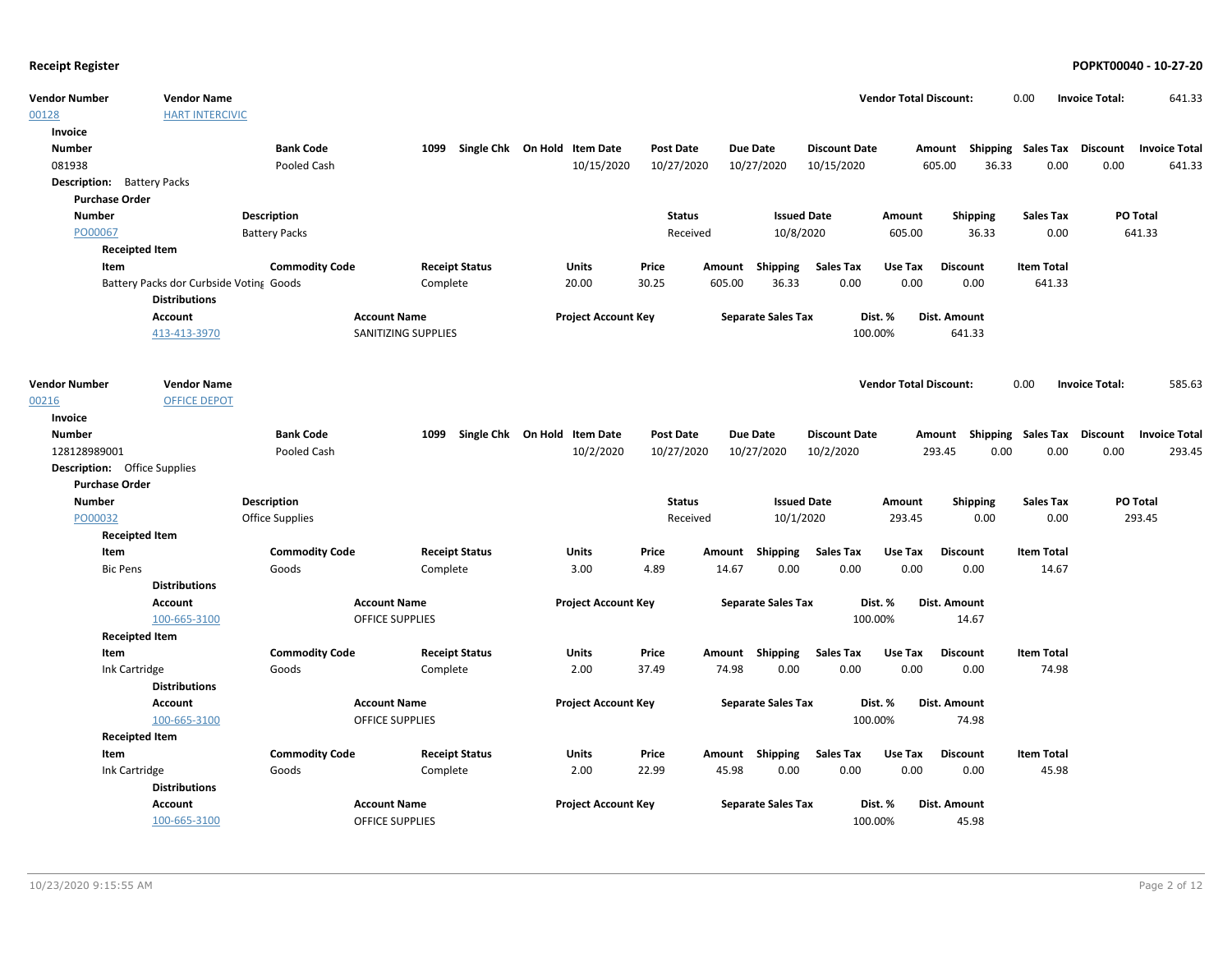| <b>Commodity Code</b><br><b>Receipt Status</b><br><b>Units</b><br>Price<br>Shipping<br><b>Sales Tax</b><br>Use Tax<br><b>Item Total</b><br>Item<br>Amount<br><b>Discount</b><br>23.39<br>23.39<br>0.00<br>0.00<br>0.00<br>Legal Ruled Pads<br>Goods<br>Complete<br>1.00<br>0.00<br>23.39<br><b>Distributions</b><br>Dist. Amount<br><b>Account Name</b><br><b>Project Account Key</b><br><b>Separate Sales Tax</b><br>Dist. %<br><b>Account</b><br><b>OFFICE SUPPLIES</b><br>100.00%<br>23.39<br>100-665-3100<br><b>Receipted Item</b><br><b>Commodity Code</b><br><b>Receipt Status</b><br><b>Sales Tax</b><br>Use Tax<br><b>Item Total</b><br>Item<br>Units<br>Price<br>Amount Shipping<br><b>Discount</b><br>29.74<br>118.96<br>0.00<br>0.00<br>Logitech Presenter<br>Goods<br>Complete<br>4.00<br>0.00<br>0.00<br>118.96<br><b>Distributions</b><br><b>Account</b><br><b>Account Name</b><br><b>Project Account Key</b><br><b>Separate Sales Tax</b><br>Dist. %<br>Dist. Amount<br>100-665-3100<br><b>OFFICE SUPPLIES</b><br>100.00%<br>118.96<br><b>Receipted Item</b><br><b>Sales Tax</b><br>Use Tax<br>Item<br><b>Commodity Code</b><br><b>Receipt Status</b><br>Units<br>Price<br>Shipping<br><b>Discount</b><br><b>Item Total</b><br>Amount<br>9.92<br>Small ruled pads<br>Goods<br>Complete<br>2.00<br>4.96<br>0.00<br>0.00<br>0.00<br>0.00<br>9.92<br><b>Distributions</b><br><b>Account Name</b><br><b>Account</b><br><b>Project Account Key</b><br><b>Separate Sales Tax</b><br>Dist. %<br>Dist. Amount<br>100-665-3100<br><b>OFFICE SUPPLIES</b><br>100.00%<br>9.92<br><b>Receipted Item</b><br><b>Commodity Code</b><br><b>Units</b><br><b>Sales Tax</b><br><b>Item Total</b><br>Item<br><b>Receipt Status</b><br>Price<br>Amount<br>Shipping<br>Use Tax<br><b>Discount</b><br>3.00<br>5.55<br>0.00<br>0.00<br>0.00<br>0.00<br>5.55<br>Spiral Notebooks<br>Goods<br>Complete<br>1.85<br><b>Distributions</b><br><b>Account Name</b><br><b>Project Account Key</b><br><b>Separate Sales Tax</b><br>Dist. %<br>Dist. Amount<br><b>Account</b><br>100-665-3100<br><b>OFFICE SUPPLIES</b><br>100.00%<br>5.55<br><b>Bank Code</b><br>Single Chk On Hold Item Date<br><b>Shipping Sales Tax</b><br><b>Discount</b><br><b>Number</b><br>1099<br><b>Post Date</b><br><b>Due Date</b><br><b>Discount Date</b><br><b>Invoice Total</b><br>Amount<br>0.00<br>Pooled Cash<br>10/15/2020<br>10/27/2020<br>10/27/2020<br>10/15/2020<br>179.14<br>0.00<br>0.00<br>179.14<br><b>Description:</b> Office Supplies<br><b>Purchase Order</b><br>Description<br>PO Total<br><b>Number</b><br><b>Status</b><br><b>Issued Date</b><br>Amount<br><b>Shipping</b><br><b>Sales Tax</b><br>PO00042<br>10/2/2020<br>179.14<br>0.00<br>0.00<br>179.14<br>Office Supplies<br>Received<br><b>Receipted Item</b><br>Item<br><b>Commodity Code</b><br><b>Receipt Status</b><br><b>Units</b><br>Price<br>Shipping<br><b>Sales Tax</b><br>Use Tax<br><b>Discount</b><br><b>Item Total</b><br>Amount<br>6.00<br>6.76<br>40.56<br>0.00<br>0.00<br>0.00<br>0.00<br>40.56<br>Envelopes<br>Goods<br>Complete<br><b>Distributions</b><br>Account<br><b>Account Name</b><br><b>Project Account Key</b><br><b>Separate Sales Tax</b><br>Dist. %<br>Dist. Amount<br>100-450-3100<br><b>OFFICE SUPPLIES</b><br>100.00%<br>40.56<br><b>Receipted Item</b><br>Amount Shipping<br><b>Sales Tax</b><br>Item<br><b>Commodity Code</b><br><b>Receipt Status</b><br>Units<br>Price<br>Use Tax<br><b>Discount</b><br><b>Item Total</b><br>File Holder<br>1.00<br>20.48<br>20.48<br>0.00<br>0.00<br>0.00<br>0.00<br>20.48<br>Goods<br>Complete<br><b>Distributions</b><br><b>Account</b><br><b>Account Name</b><br><b>Project Account Key</b><br><b>Separate Sales Tax</b><br>Dist. %<br>Dist. Amount<br><b>OFFICE SUPPLIES</b><br>100.00%<br>20.48<br>100-450-3100 | <b>Receipted Item</b> |  |  |  |  |  |  |
|-------------------------------------------------------------------------------------------------------------------------------------------------------------------------------------------------------------------------------------------------------------------------------------------------------------------------------------------------------------------------------------------------------------------------------------------------------------------------------------------------------------------------------------------------------------------------------------------------------------------------------------------------------------------------------------------------------------------------------------------------------------------------------------------------------------------------------------------------------------------------------------------------------------------------------------------------------------------------------------------------------------------------------------------------------------------------------------------------------------------------------------------------------------------------------------------------------------------------------------------------------------------------------------------------------------------------------------------------------------------------------------------------------------------------------------------------------------------------------------------------------------------------------------------------------------------------------------------------------------------------------------------------------------------------------------------------------------------------------------------------------------------------------------------------------------------------------------------------------------------------------------------------------------------------------------------------------------------------------------------------------------------------------------------------------------------------------------------------------------------------------------------------------------------------------------------------------------------------------------------------------------------------------------------------------------------------------------------------------------------------------------------------------------------------------------------------------------------------------------------------------------------------------------------------------------------------------------------------------------------------------------------------------------------------------------------------------------------------------------------------------------------------------------------------------------------------------------------------------------------------------------------------------------------------------------------------------------------------------------------------------------------------------------------------------------------------------------------------------------------------------------------------------------------------------------------------------------------------------------------------------------------------------------------------------------------------------------------------------------------------------------------------------------------------------------------------------------------------------------------------------------------------------------------------------------------------------------------------------------------------------------------------------------------------------------------------------------------------------------------------------------------------------------------------------------------------------|-----------------------|--|--|--|--|--|--|
|                                                                                                                                                                                                                                                                                                                                                                                                                                                                                                                                                                                                                                                                                                                                                                                                                                                                                                                                                                                                                                                                                                                                                                                                                                                                                                                                                                                                                                                                                                                                                                                                                                                                                                                                                                                                                                                                                                                                                                                                                                                                                                                                                                                                                                                                                                                                                                                                                                                                                                                                                                                                                                                                                                                                                                                                                                                                                                                                                                                                                                                                                                                                                                                                                                                                                                                                                                                                                                                                                                                                                                                                                                                                                                                                                                                                                               |                       |  |  |  |  |  |  |
|                                                                                                                                                                                                                                                                                                                                                                                                                                                                                                                                                                                                                                                                                                                                                                                                                                                                                                                                                                                                                                                                                                                                                                                                                                                                                                                                                                                                                                                                                                                                                                                                                                                                                                                                                                                                                                                                                                                                                                                                                                                                                                                                                                                                                                                                                                                                                                                                                                                                                                                                                                                                                                                                                                                                                                                                                                                                                                                                                                                                                                                                                                                                                                                                                                                                                                                                                                                                                                                                                                                                                                                                                                                                                                                                                                                                                               |                       |  |  |  |  |  |  |
|                                                                                                                                                                                                                                                                                                                                                                                                                                                                                                                                                                                                                                                                                                                                                                                                                                                                                                                                                                                                                                                                                                                                                                                                                                                                                                                                                                                                                                                                                                                                                                                                                                                                                                                                                                                                                                                                                                                                                                                                                                                                                                                                                                                                                                                                                                                                                                                                                                                                                                                                                                                                                                                                                                                                                                                                                                                                                                                                                                                                                                                                                                                                                                                                                                                                                                                                                                                                                                                                                                                                                                                                                                                                                                                                                                                                                               |                       |  |  |  |  |  |  |
|                                                                                                                                                                                                                                                                                                                                                                                                                                                                                                                                                                                                                                                                                                                                                                                                                                                                                                                                                                                                                                                                                                                                                                                                                                                                                                                                                                                                                                                                                                                                                                                                                                                                                                                                                                                                                                                                                                                                                                                                                                                                                                                                                                                                                                                                                                                                                                                                                                                                                                                                                                                                                                                                                                                                                                                                                                                                                                                                                                                                                                                                                                                                                                                                                                                                                                                                                                                                                                                                                                                                                                                                                                                                                                                                                                                                                               |                       |  |  |  |  |  |  |
|                                                                                                                                                                                                                                                                                                                                                                                                                                                                                                                                                                                                                                                                                                                                                                                                                                                                                                                                                                                                                                                                                                                                                                                                                                                                                                                                                                                                                                                                                                                                                                                                                                                                                                                                                                                                                                                                                                                                                                                                                                                                                                                                                                                                                                                                                                                                                                                                                                                                                                                                                                                                                                                                                                                                                                                                                                                                                                                                                                                                                                                                                                                                                                                                                                                                                                                                                                                                                                                                                                                                                                                                                                                                                                                                                                                                                               |                       |  |  |  |  |  |  |
|                                                                                                                                                                                                                                                                                                                                                                                                                                                                                                                                                                                                                                                                                                                                                                                                                                                                                                                                                                                                                                                                                                                                                                                                                                                                                                                                                                                                                                                                                                                                                                                                                                                                                                                                                                                                                                                                                                                                                                                                                                                                                                                                                                                                                                                                                                                                                                                                                                                                                                                                                                                                                                                                                                                                                                                                                                                                                                                                                                                                                                                                                                                                                                                                                                                                                                                                                                                                                                                                                                                                                                                                                                                                                                                                                                                                                               |                       |  |  |  |  |  |  |
|                                                                                                                                                                                                                                                                                                                                                                                                                                                                                                                                                                                                                                                                                                                                                                                                                                                                                                                                                                                                                                                                                                                                                                                                                                                                                                                                                                                                                                                                                                                                                                                                                                                                                                                                                                                                                                                                                                                                                                                                                                                                                                                                                                                                                                                                                                                                                                                                                                                                                                                                                                                                                                                                                                                                                                                                                                                                                                                                                                                                                                                                                                                                                                                                                                                                                                                                                                                                                                                                                                                                                                                                                                                                                                                                                                                                                               |                       |  |  |  |  |  |  |
|                                                                                                                                                                                                                                                                                                                                                                                                                                                                                                                                                                                                                                                                                                                                                                                                                                                                                                                                                                                                                                                                                                                                                                                                                                                                                                                                                                                                                                                                                                                                                                                                                                                                                                                                                                                                                                                                                                                                                                                                                                                                                                                                                                                                                                                                                                                                                                                                                                                                                                                                                                                                                                                                                                                                                                                                                                                                                                                                                                                                                                                                                                                                                                                                                                                                                                                                                                                                                                                                                                                                                                                                                                                                                                                                                                                                                               |                       |  |  |  |  |  |  |
|                                                                                                                                                                                                                                                                                                                                                                                                                                                                                                                                                                                                                                                                                                                                                                                                                                                                                                                                                                                                                                                                                                                                                                                                                                                                                                                                                                                                                                                                                                                                                                                                                                                                                                                                                                                                                                                                                                                                                                                                                                                                                                                                                                                                                                                                                                                                                                                                                                                                                                                                                                                                                                                                                                                                                                                                                                                                                                                                                                                                                                                                                                                                                                                                                                                                                                                                                                                                                                                                                                                                                                                                                                                                                                                                                                                                                               |                       |  |  |  |  |  |  |
|                                                                                                                                                                                                                                                                                                                                                                                                                                                                                                                                                                                                                                                                                                                                                                                                                                                                                                                                                                                                                                                                                                                                                                                                                                                                                                                                                                                                                                                                                                                                                                                                                                                                                                                                                                                                                                                                                                                                                                                                                                                                                                                                                                                                                                                                                                                                                                                                                                                                                                                                                                                                                                                                                                                                                                                                                                                                                                                                                                                                                                                                                                                                                                                                                                                                                                                                                                                                                                                                                                                                                                                                                                                                                                                                                                                                                               |                       |  |  |  |  |  |  |
|                                                                                                                                                                                                                                                                                                                                                                                                                                                                                                                                                                                                                                                                                                                                                                                                                                                                                                                                                                                                                                                                                                                                                                                                                                                                                                                                                                                                                                                                                                                                                                                                                                                                                                                                                                                                                                                                                                                                                                                                                                                                                                                                                                                                                                                                                                                                                                                                                                                                                                                                                                                                                                                                                                                                                                                                                                                                                                                                                                                                                                                                                                                                                                                                                                                                                                                                                                                                                                                                                                                                                                                                                                                                                                                                                                                                                               |                       |  |  |  |  |  |  |
|                                                                                                                                                                                                                                                                                                                                                                                                                                                                                                                                                                                                                                                                                                                                                                                                                                                                                                                                                                                                                                                                                                                                                                                                                                                                                                                                                                                                                                                                                                                                                                                                                                                                                                                                                                                                                                                                                                                                                                                                                                                                                                                                                                                                                                                                                                                                                                                                                                                                                                                                                                                                                                                                                                                                                                                                                                                                                                                                                                                                                                                                                                                                                                                                                                                                                                                                                                                                                                                                                                                                                                                                                                                                                                                                                                                                                               |                       |  |  |  |  |  |  |
|                                                                                                                                                                                                                                                                                                                                                                                                                                                                                                                                                                                                                                                                                                                                                                                                                                                                                                                                                                                                                                                                                                                                                                                                                                                                                                                                                                                                                                                                                                                                                                                                                                                                                                                                                                                                                                                                                                                                                                                                                                                                                                                                                                                                                                                                                                                                                                                                                                                                                                                                                                                                                                                                                                                                                                                                                                                                                                                                                                                                                                                                                                                                                                                                                                                                                                                                                                                                                                                                                                                                                                                                                                                                                                                                                                                                                               |                       |  |  |  |  |  |  |
|                                                                                                                                                                                                                                                                                                                                                                                                                                                                                                                                                                                                                                                                                                                                                                                                                                                                                                                                                                                                                                                                                                                                                                                                                                                                                                                                                                                                                                                                                                                                                                                                                                                                                                                                                                                                                                                                                                                                                                                                                                                                                                                                                                                                                                                                                                                                                                                                                                                                                                                                                                                                                                                                                                                                                                                                                                                                                                                                                                                                                                                                                                                                                                                                                                                                                                                                                                                                                                                                                                                                                                                                                                                                                                                                                                                                                               |                       |  |  |  |  |  |  |
|                                                                                                                                                                                                                                                                                                                                                                                                                                                                                                                                                                                                                                                                                                                                                                                                                                                                                                                                                                                                                                                                                                                                                                                                                                                                                                                                                                                                                                                                                                                                                                                                                                                                                                                                                                                                                                                                                                                                                                                                                                                                                                                                                                                                                                                                                                                                                                                                                                                                                                                                                                                                                                                                                                                                                                                                                                                                                                                                                                                                                                                                                                                                                                                                                                                                                                                                                                                                                                                                                                                                                                                                                                                                                                                                                                                                                               |                       |  |  |  |  |  |  |
|                                                                                                                                                                                                                                                                                                                                                                                                                                                                                                                                                                                                                                                                                                                                                                                                                                                                                                                                                                                                                                                                                                                                                                                                                                                                                                                                                                                                                                                                                                                                                                                                                                                                                                                                                                                                                                                                                                                                                                                                                                                                                                                                                                                                                                                                                                                                                                                                                                                                                                                                                                                                                                                                                                                                                                                                                                                                                                                                                                                                                                                                                                                                                                                                                                                                                                                                                                                                                                                                                                                                                                                                                                                                                                                                                                                                                               |                       |  |  |  |  |  |  |
|                                                                                                                                                                                                                                                                                                                                                                                                                                                                                                                                                                                                                                                                                                                                                                                                                                                                                                                                                                                                                                                                                                                                                                                                                                                                                                                                                                                                                                                                                                                                                                                                                                                                                                                                                                                                                                                                                                                                                                                                                                                                                                                                                                                                                                                                                                                                                                                                                                                                                                                                                                                                                                                                                                                                                                                                                                                                                                                                                                                                                                                                                                                                                                                                                                                                                                                                                                                                                                                                                                                                                                                                                                                                                                                                                                                                                               |                       |  |  |  |  |  |  |
|                                                                                                                                                                                                                                                                                                                                                                                                                                                                                                                                                                                                                                                                                                                                                                                                                                                                                                                                                                                                                                                                                                                                                                                                                                                                                                                                                                                                                                                                                                                                                                                                                                                                                                                                                                                                                                                                                                                                                                                                                                                                                                                                                                                                                                                                                                                                                                                                                                                                                                                                                                                                                                                                                                                                                                                                                                                                                                                                                                                                                                                                                                                                                                                                                                                                                                                                                                                                                                                                                                                                                                                                                                                                                                                                                                                                                               |                       |  |  |  |  |  |  |
|                                                                                                                                                                                                                                                                                                                                                                                                                                                                                                                                                                                                                                                                                                                                                                                                                                                                                                                                                                                                                                                                                                                                                                                                                                                                                                                                                                                                                                                                                                                                                                                                                                                                                                                                                                                                                                                                                                                                                                                                                                                                                                                                                                                                                                                                                                                                                                                                                                                                                                                                                                                                                                                                                                                                                                                                                                                                                                                                                                                                                                                                                                                                                                                                                                                                                                                                                                                                                                                                                                                                                                                                                                                                                                                                                                                                                               |                       |  |  |  |  |  |  |
|                                                                                                                                                                                                                                                                                                                                                                                                                                                                                                                                                                                                                                                                                                                                                                                                                                                                                                                                                                                                                                                                                                                                                                                                                                                                                                                                                                                                                                                                                                                                                                                                                                                                                                                                                                                                                                                                                                                                                                                                                                                                                                                                                                                                                                                                                                                                                                                                                                                                                                                                                                                                                                                                                                                                                                                                                                                                                                                                                                                                                                                                                                                                                                                                                                                                                                                                                                                                                                                                                                                                                                                                                                                                                                                                                                                                                               |                       |  |  |  |  |  |  |
|                                                                                                                                                                                                                                                                                                                                                                                                                                                                                                                                                                                                                                                                                                                                                                                                                                                                                                                                                                                                                                                                                                                                                                                                                                                                                                                                                                                                                                                                                                                                                                                                                                                                                                                                                                                                                                                                                                                                                                                                                                                                                                                                                                                                                                                                                                                                                                                                                                                                                                                                                                                                                                                                                                                                                                                                                                                                                                                                                                                                                                                                                                                                                                                                                                                                                                                                                                                                                                                                                                                                                                                                                                                                                                                                                                                                                               |                       |  |  |  |  |  |  |
|                                                                                                                                                                                                                                                                                                                                                                                                                                                                                                                                                                                                                                                                                                                                                                                                                                                                                                                                                                                                                                                                                                                                                                                                                                                                                                                                                                                                                                                                                                                                                                                                                                                                                                                                                                                                                                                                                                                                                                                                                                                                                                                                                                                                                                                                                                                                                                                                                                                                                                                                                                                                                                                                                                                                                                                                                                                                                                                                                                                                                                                                                                                                                                                                                                                                                                                                                                                                                                                                                                                                                                                                                                                                                                                                                                                                                               |                       |  |  |  |  |  |  |
|                                                                                                                                                                                                                                                                                                                                                                                                                                                                                                                                                                                                                                                                                                                                                                                                                                                                                                                                                                                                                                                                                                                                                                                                                                                                                                                                                                                                                                                                                                                                                                                                                                                                                                                                                                                                                                                                                                                                                                                                                                                                                                                                                                                                                                                                                                                                                                                                                                                                                                                                                                                                                                                                                                                                                                                                                                                                                                                                                                                                                                                                                                                                                                                                                                                                                                                                                                                                                                                                                                                                                                                                                                                                                                                                                                                                                               |                       |  |  |  |  |  |  |
|                                                                                                                                                                                                                                                                                                                                                                                                                                                                                                                                                                                                                                                                                                                                                                                                                                                                                                                                                                                                                                                                                                                                                                                                                                                                                                                                                                                                                                                                                                                                                                                                                                                                                                                                                                                                                                                                                                                                                                                                                                                                                                                                                                                                                                                                                                                                                                                                                                                                                                                                                                                                                                                                                                                                                                                                                                                                                                                                                                                                                                                                                                                                                                                                                                                                                                                                                                                                                                                                                                                                                                                                                                                                                                                                                                                                                               | Invoice               |  |  |  |  |  |  |
|                                                                                                                                                                                                                                                                                                                                                                                                                                                                                                                                                                                                                                                                                                                                                                                                                                                                                                                                                                                                                                                                                                                                                                                                                                                                                                                                                                                                                                                                                                                                                                                                                                                                                                                                                                                                                                                                                                                                                                                                                                                                                                                                                                                                                                                                                                                                                                                                                                                                                                                                                                                                                                                                                                                                                                                                                                                                                                                                                                                                                                                                                                                                                                                                                                                                                                                                                                                                                                                                                                                                                                                                                                                                                                                                                                                                                               |                       |  |  |  |  |  |  |
|                                                                                                                                                                                                                                                                                                                                                                                                                                                                                                                                                                                                                                                                                                                                                                                                                                                                                                                                                                                                                                                                                                                                                                                                                                                                                                                                                                                                                                                                                                                                                                                                                                                                                                                                                                                                                                                                                                                                                                                                                                                                                                                                                                                                                                                                                                                                                                                                                                                                                                                                                                                                                                                                                                                                                                                                                                                                                                                                                                                                                                                                                                                                                                                                                                                                                                                                                                                                                                                                                                                                                                                                                                                                                                                                                                                                                               | 130465234001          |  |  |  |  |  |  |
|                                                                                                                                                                                                                                                                                                                                                                                                                                                                                                                                                                                                                                                                                                                                                                                                                                                                                                                                                                                                                                                                                                                                                                                                                                                                                                                                                                                                                                                                                                                                                                                                                                                                                                                                                                                                                                                                                                                                                                                                                                                                                                                                                                                                                                                                                                                                                                                                                                                                                                                                                                                                                                                                                                                                                                                                                                                                                                                                                                                                                                                                                                                                                                                                                                                                                                                                                                                                                                                                                                                                                                                                                                                                                                                                                                                                                               |                       |  |  |  |  |  |  |
|                                                                                                                                                                                                                                                                                                                                                                                                                                                                                                                                                                                                                                                                                                                                                                                                                                                                                                                                                                                                                                                                                                                                                                                                                                                                                                                                                                                                                                                                                                                                                                                                                                                                                                                                                                                                                                                                                                                                                                                                                                                                                                                                                                                                                                                                                                                                                                                                                                                                                                                                                                                                                                                                                                                                                                                                                                                                                                                                                                                                                                                                                                                                                                                                                                                                                                                                                                                                                                                                                                                                                                                                                                                                                                                                                                                                                               |                       |  |  |  |  |  |  |
|                                                                                                                                                                                                                                                                                                                                                                                                                                                                                                                                                                                                                                                                                                                                                                                                                                                                                                                                                                                                                                                                                                                                                                                                                                                                                                                                                                                                                                                                                                                                                                                                                                                                                                                                                                                                                                                                                                                                                                                                                                                                                                                                                                                                                                                                                                                                                                                                                                                                                                                                                                                                                                                                                                                                                                                                                                                                                                                                                                                                                                                                                                                                                                                                                                                                                                                                                                                                                                                                                                                                                                                                                                                                                                                                                                                                                               |                       |  |  |  |  |  |  |
|                                                                                                                                                                                                                                                                                                                                                                                                                                                                                                                                                                                                                                                                                                                                                                                                                                                                                                                                                                                                                                                                                                                                                                                                                                                                                                                                                                                                                                                                                                                                                                                                                                                                                                                                                                                                                                                                                                                                                                                                                                                                                                                                                                                                                                                                                                                                                                                                                                                                                                                                                                                                                                                                                                                                                                                                                                                                                                                                                                                                                                                                                                                                                                                                                                                                                                                                                                                                                                                                                                                                                                                                                                                                                                                                                                                                                               |                       |  |  |  |  |  |  |
|                                                                                                                                                                                                                                                                                                                                                                                                                                                                                                                                                                                                                                                                                                                                                                                                                                                                                                                                                                                                                                                                                                                                                                                                                                                                                                                                                                                                                                                                                                                                                                                                                                                                                                                                                                                                                                                                                                                                                                                                                                                                                                                                                                                                                                                                                                                                                                                                                                                                                                                                                                                                                                                                                                                                                                                                                                                                                                                                                                                                                                                                                                                                                                                                                                                                                                                                                                                                                                                                                                                                                                                                                                                                                                                                                                                                                               |                       |  |  |  |  |  |  |
|                                                                                                                                                                                                                                                                                                                                                                                                                                                                                                                                                                                                                                                                                                                                                                                                                                                                                                                                                                                                                                                                                                                                                                                                                                                                                                                                                                                                                                                                                                                                                                                                                                                                                                                                                                                                                                                                                                                                                                                                                                                                                                                                                                                                                                                                                                                                                                                                                                                                                                                                                                                                                                                                                                                                                                                                                                                                                                                                                                                                                                                                                                                                                                                                                                                                                                                                                                                                                                                                                                                                                                                                                                                                                                                                                                                                                               |                       |  |  |  |  |  |  |
|                                                                                                                                                                                                                                                                                                                                                                                                                                                                                                                                                                                                                                                                                                                                                                                                                                                                                                                                                                                                                                                                                                                                                                                                                                                                                                                                                                                                                                                                                                                                                                                                                                                                                                                                                                                                                                                                                                                                                                                                                                                                                                                                                                                                                                                                                                                                                                                                                                                                                                                                                                                                                                                                                                                                                                                                                                                                                                                                                                                                                                                                                                                                                                                                                                                                                                                                                                                                                                                                                                                                                                                                                                                                                                                                                                                                                               |                       |  |  |  |  |  |  |
|                                                                                                                                                                                                                                                                                                                                                                                                                                                                                                                                                                                                                                                                                                                                                                                                                                                                                                                                                                                                                                                                                                                                                                                                                                                                                                                                                                                                                                                                                                                                                                                                                                                                                                                                                                                                                                                                                                                                                                                                                                                                                                                                                                                                                                                                                                                                                                                                                                                                                                                                                                                                                                                                                                                                                                                                                                                                                                                                                                                                                                                                                                                                                                                                                                                                                                                                                                                                                                                                                                                                                                                                                                                                                                                                                                                                                               |                       |  |  |  |  |  |  |
|                                                                                                                                                                                                                                                                                                                                                                                                                                                                                                                                                                                                                                                                                                                                                                                                                                                                                                                                                                                                                                                                                                                                                                                                                                                                                                                                                                                                                                                                                                                                                                                                                                                                                                                                                                                                                                                                                                                                                                                                                                                                                                                                                                                                                                                                                                                                                                                                                                                                                                                                                                                                                                                                                                                                                                                                                                                                                                                                                                                                                                                                                                                                                                                                                                                                                                                                                                                                                                                                                                                                                                                                                                                                                                                                                                                                                               |                       |  |  |  |  |  |  |
|                                                                                                                                                                                                                                                                                                                                                                                                                                                                                                                                                                                                                                                                                                                                                                                                                                                                                                                                                                                                                                                                                                                                                                                                                                                                                                                                                                                                                                                                                                                                                                                                                                                                                                                                                                                                                                                                                                                                                                                                                                                                                                                                                                                                                                                                                                                                                                                                                                                                                                                                                                                                                                                                                                                                                                                                                                                                                                                                                                                                                                                                                                                                                                                                                                                                                                                                                                                                                                                                                                                                                                                                                                                                                                                                                                                                                               |                       |  |  |  |  |  |  |
|                                                                                                                                                                                                                                                                                                                                                                                                                                                                                                                                                                                                                                                                                                                                                                                                                                                                                                                                                                                                                                                                                                                                                                                                                                                                                                                                                                                                                                                                                                                                                                                                                                                                                                                                                                                                                                                                                                                                                                                                                                                                                                                                                                                                                                                                                                                                                                                                                                                                                                                                                                                                                                                                                                                                                                                                                                                                                                                                                                                                                                                                                                                                                                                                                                                                                                                                                                                                                                                                                                                                                                                                                                                                                                                                                                                                                               |                       |  |  |  |  |  |  |
|                                                                                                                                                                                                                                                                                                                                                                                                                                                                                                                                                                                                                                                                                                                                                                                                                                                                                                                                                                                                                                                                                                                                                                                                                                                                                                                                                                                                                                                                                                                                                                                                                                                                                                                                                                                                                                                                                                                                                                                                                                                                                                                                                                                                                                                                                                                                                                                                                                                                                                                                                                                                                                                                                                                                                                                                                                                                                                                                                                                                                                                                                                                                                                                                                                                                                                                                                                                                                                                                                                                                                                                                                                                                                                                                                                                                                               |                       |  |  |  |  |  |  |
|                                                                                                                                                                                                                                                                                                                                                                                                                                                                                                                                                                                                                                                                                                                                                                                                                                                                                                                                                                                                                                                                                                                                                                                                                                                                                                                                                                                                                                                                                                                                                                                                                                                                                                                                                                                                                                                                                                                                                                                                                                                                                                                                                                                                                                                                                                                                                                                                                                                                                                                                                                                                                                                                                                                                                                                                                                                                                                                                                                                                                                                                                                                                                                                                                                                                                                                                                                                                                                                                                                                                                                                                                                                                                                                                                                                                                               |                       |  |  |  |  |  |  |
|                                                                                                                                                                                                                                                                                                                                                                                                                                                                                                                                                                                                                                                                                                                                                                                                                                                                                                                                                                                                                                                                                                                                                                                                                                                                                                                                                                                                                                                                                                                                                                                                                                                                                                                                                                                                                                                                                                                                                                                                                                                                                                                                                                                                                                                                                                                                                                                                                                                                                                                                                                                                                                                                                                                                                                                                                                                                                                                                                                                                                                                                                                                                                                                                                                                                                                                                                                                                                                                                                                                                                                                                                                                                                                                                                                                                                               |                       |  |  |  |  |  |  |
|                                                                                                                                                                                                                                                                                                                                                                                                                                                                                                                                                                                                                                                                                                                                                                                                                                                                                                                                                                                                                                                                                                                                                                                                                                                                                                                                                                                                                                                                                                                                                                                                                                                                                                                                                                                                                                                                                                                                                                                                                                                                                                                                                                                                                                                                                                                                                                                                                                                                                                                                                                                                                                                                                                                                                                                                                                                                                                                                                                                                                                                                                                                                                                                                                                                                                                                                                                                                                                                                                                                                                                                                                                                                                                                                                                                                                               |                       |  |  |  |  |  |  |
|                                                                                                                                                                                                                                                                                                                                                                                                                                                                                                                                                                                                                                                                                                                                                                                                                                                                                                                                                                                                                                                                                                                                                                                                                                                                                                                                                                                                                                                                                                                                                                                                                                                                                                                                                                                                                                                                                                                                                                                                                                                                                                                                                                                                                                                                                                                                                                                                                                                                                                                                                                                                                                                                                                                                                                                                                                                                                                                                                                                                                                                                                                                                                                                                                                                                                                                                                                                                                                                                                                                                                                                                                                                                                                                                                                                                                               |                       |  |  |  |  |  |  |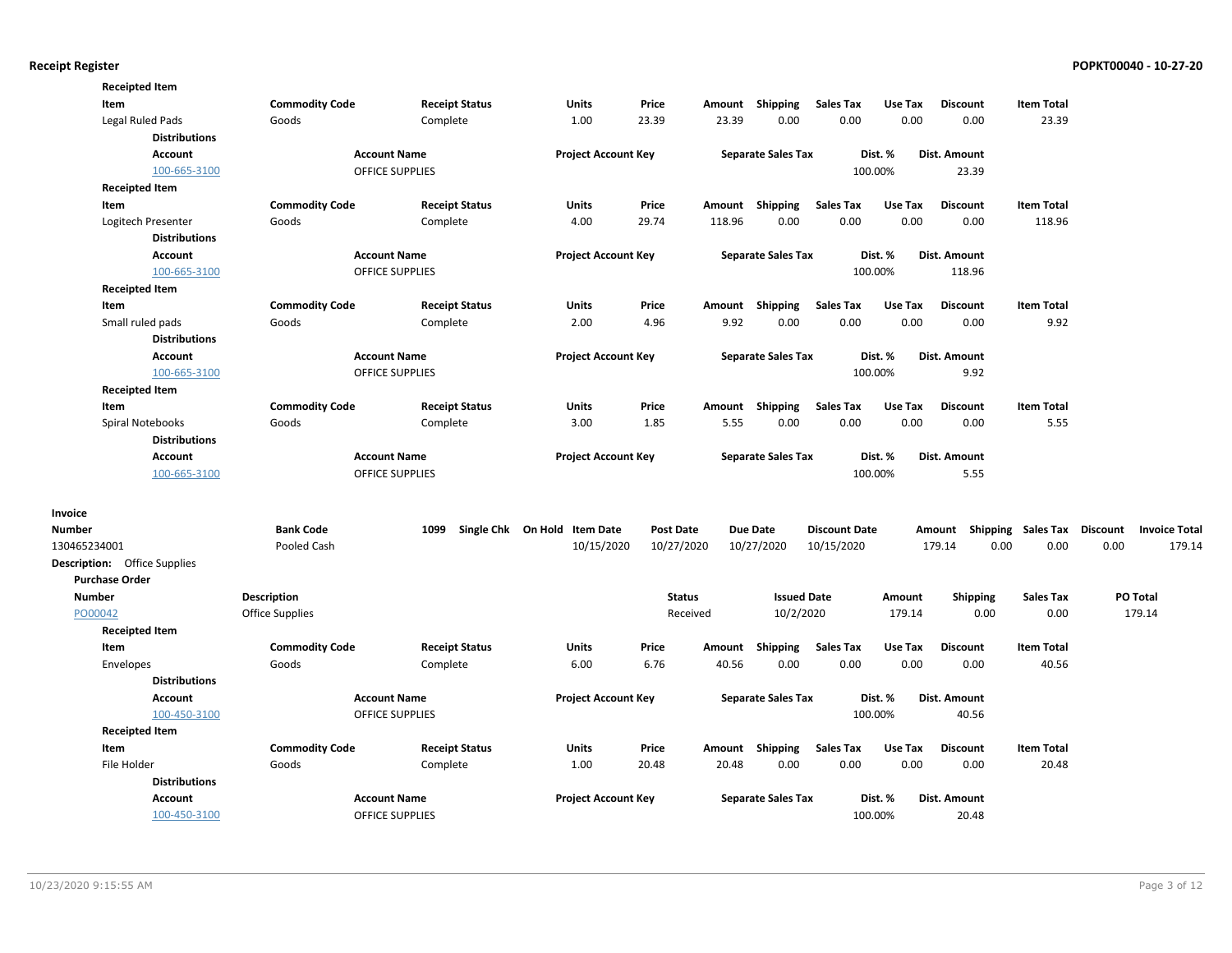|                       | <b>Receipted Item</b>               |                       |                        |                              |                  |        |                           |                      |         |                                    |                   |      |                      |
|-----------------------|-------------------------------------|-----------------------|------------------------|------------------------------|------------------|--------|---------------------------|----------------------|---------|------------------------------------|-------------------|------|----------------------|
| Item                  |                                     | <b>Commodity Code</b> | <b>Receipt Status</b>  | <b>Units</b>                 | Price            | Amount | Shipping                  | <b>Sales Tax</b>     | Use Tax | <b>Discount</b>                    | <b>Item Total</b> |      |                      |
| Paper                 |                                     | Goods                 | Complete               | 3.00                         | 29.99            | 89.97  | 0.00                      | 0.00                 | 0.00    | 0.00                               | 89.97             |      |                      |
|                       | <b>Distributions</b>                |                       |                        |                              |                  |        |                           |                      |         |                                    |                   |      |                      |
|                       | Account                             |                       | <b>Account Name</b>    | <b>Project Account Key</b>   |                  |        | <b>Separate Sales Tax</b> |                      | Dist. % | Dist. Amount                       |                   |      |                      |
|                       | 100-450-3100                        |                       | OFFICE SUPPLIES        |                              |                  |        |                           |                      | 100.00% | 89.97                              |                   |      |                      |
|                       | <b>Receipted Item</b>               |                       |                        |                              |                  |        |                           |                      |         |                                    |                   |      |                      |
| Item                  |                                     | <b>Commodity Code</b> | <b>Receipt Status</b>  | Units                        | Price            |        | Amount Shipping           | <b>Sales Tax</b>     | Use Tax | <b>Discount</b>                    | <b>Item Total</b> |      |                      |
|                       | Red Felt Tip Pens                   | Goods                 | Complete               | 1.00                         | 20.99            | 20.99  | 0.00                      | 0.00                 | 0.00    | 0.00                               | 20.99             |      |                      |
|                       | <b>Distributions</b>                |                       |                        |                              |                  |        |                           |                      |         |                                    |                   |      |                      |
|                       | Account                             |                       | <b>Account Name</b>    | <b>Project Account Key</b>   |                  |        | <b>Separate Sales Tax</b> |                      | Dist. % | Dist. Amount                       |                   |      |                      |
|                       | 100-450-3100                        |                       | OFFICE SUPPLIES        |                              |                  |        |                           |                      | 100.00% | 20.99                              |                   |      |                      |
|                       | <b>Receipted Item</b>               |                       |                        |                              |                  |        |                           |                      |         |                                    |                   |      |                      |
| Item                  |                                     | <b>Commodity Code</b> | <b>Receipt Status</b>  | Units                        | Price            |        | Amount Shipping           | <b>Sales Tax</b>     | Use Tax | <b>Discount</b>                    | <b>Item Total</b> |      |                      |
|                       | <b>Sticky Notes</b>                 | Goods                 | Complete               | 1.00                         | 5.61             | 5.61   | 0.00                      | 0.00                 | 0.00    | 0.00                               | 5.61              |      |                      |
|                       | <b>Distributions</b>                |                       |                        |                              |                  |        |                           |                      |         |                                    |                   |      |                      |
|                       | Account                             |                       | <b>Account Name</b>    | <b>Project Account Key</b>   |                  |        | <b>Separate Sales Tax</b> |                      | Dist. % | Dist. Amount                       |                   |      |                      |
|                       | 100-450-3100                        |                       | OFFICE SUPPLIES        |                              |                  |        |                           |                      | 100.00% | 5.61                               |                   |      |                      |
|                       | <b>Receipted Item</b>               |                       |                        |                              |                  |        |                           |                      |         |                                    |                   |      |                      |
| Item                  |                                     | <b>Commodity Code</b> | <b>Receipt Status</b>  | Units                        | Price            | Amount | Shipping                  | <b>Sales Tax</b>     | Use Tax | <b>Discount</b>                    | <b>Item Total</b> |      |                      |
|                       | <b>Sticky Notes</b>                 | Goods                 | Complete               | 1.00                         | 1.53             | 1.53   | 0.00                      | 0.00                 | 0.00    | 0.00                               | 1.53              |      |                      |
|                       | <b>Distributions</b>                |                       |                        |                              |                  |        |                           |                      |         |                                    |                   |      |                      |
|                       | <b>Account</b>                      |                       | <b>Account Name</b>    | <b>Project Account Key</b>   |                  |        | <b>Separate Sales Tax</b> |                      | Dist. % | Dist. Amount                       |                   |      |                      |
|                       | 100-450-3100                        |                       | <b>OFFICE SUPPLIES</b> |                              |                  |        |                           |                      | 100.00% | 1.53                               |                   |      |                      |
| Invoice               |                                     |                       |                        |                              |                  |        |                           |                      |         |                                    |                   |      |                      |
| <b>Number</b>         |                                     | <b>Bank Code</b>      | 1099                   | Single Chk On Hold Item Date | <b>Post Date</b> |        | <b>Due Date</b>           | <b>Discount Date</b> |         | Amount Shipping Sales Tax Discount |                   |      | <b>Invoice Total</b> |
| 130645328001          |                                     | Pooled Cash           |                        | 10/15/2020                   | 10/27/2020       |        | 10/27/2020                | 10/15/2020           |         | 0.00<br>113.04                     | 0.00              | 0.00 | 113.04               |
|                       | <b>Description:</b> Office Supplies |                       |                        |                              |                  |        |                           |                      |         |                                    |                   |      |                      |
| <b>Purchase Order</b> |                                     |                       |                        |                              |                  |        |                           |                      |         |                                    |                   |      |                      |
| <b>Number</b>         |                                     | Description           |                        |                              | <b>Status</b>    |        | <b>Issued Date</b>        |                      | Amount  | <b>Shipping</b>                    | <b>Sales Tax</b>  |      | PO Total             |
| PO00036               |                                     | Office Supplies       |                        |                              | Received         |        | 10/2/2020                 |                      | 113.04  | 0.00                               | 0.00              |      | 113.04               |
|                       | <b>Receipted Item</b>               |                       |                        |                              |                  |        |                           |                      |         |                                    |                   |      |                      |
| Item                  |                                     | <b>Commodity Code</b> | <b>Receipt Status</b>  | <b>Units</b>                 | Price            | Amount | Shipping                  | <b>Sales Tax</b>     | Use Tax | <b>Discount</b>                    | <b>Item Total</b> |      |                      |
|                       | Fasteners                           | Goods                 | Complete               | 1.00                         | 3.29             | 3.29   | 0.00                      | 0.00                 | 0.00    | 0.00                               | 3.29              |      |                      |
|                       | <b>Distributions</b>                |                       |                        |                              |                  |        |                           |                      |         |                                    |                   |      |                      |
|                       | <b>Account</b>                      |                       | <b>Account Name</b>    | <b>Project Account Key</b>   |                  |        | <b>Separate Sales Tax</b> |                      | Dist. % | Dist. Amount                       |                   |      |                      |
|                       | 100-645-3100                        |                       | <b>OFFICE SUPPLIES</b> |                              |                  |        |                           |                      | 100.00% | 3.29                               |                   |      |                      |
|                       | <b>Receipted Item</b>               |                       |                        |                              |                  |        |                           |                      |         |                                    |                   |      |                      |
| Item                  |                                     | <b>Commodity Code</b> | <b>Receipt Status</b>  | Units                        | Price            |        | Amount Shipping           | <b>Sales Tax</b>     | Use Tax | <b>Discount</b>                    | <b>Item Total</b> |      |                      |
|                       | Labels                              | Goods                 | Complete               | 1.00                         | 5.59             | 5.59   | 0.00                      | 0.00                 | 0.00    | 0.00                               | 5.59              |      |                      |
|                       | <b>Distributions</b>                |                       |                        |                              |                  |        |                           |                      |         |                                    |                   |      |                      |
|                       | <b>Account</b>                      |                       | <b>Account Name</b>    | <b>Project Account Key</b>   |                  |        | <b>Separate Sales Tax</b> |                      | Dist. % | Dist. Amount                       |                   |      |                      |
|                       | 100-645-3100                        |                       | <b>OFFICE SUPPLIES</b> |                              |                  |        |                           |                      | 100.00% | 5.59                               |                   |      |                      |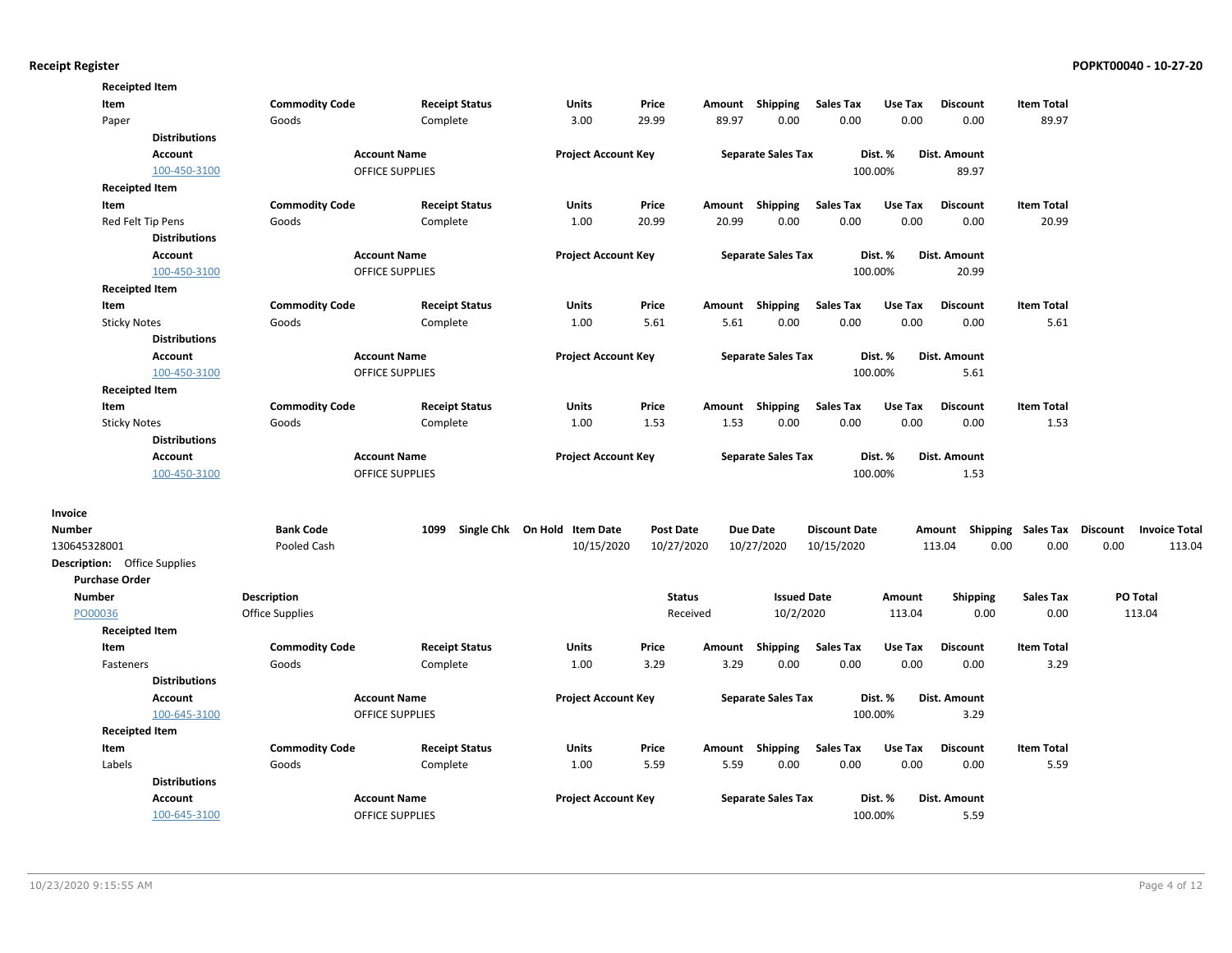|                      | <b>Receipted Item</b> |                                               |                                |                        |                              |                            |                  |                           |                      |                               |                 |                                    |                       |                      |
|----------------------|-----------------------|-----------------------------------------------|--------------------------------|------------------------|------------------------------|----------------------------|------------------|---------------------------|----------------------|-------------------------------|-----------------|------------------------------------|-----------------------|----------------------|
|                      | Item                  |                                               | <b>Commodity Code</b>          | <b>Receipt Status</b>  | Units                        | Price                      |                  | Amount Shipping           | <b>Sales Tax</b>     | Use Tax                       | <b>Discount</b> | <b>Item Total</b>                  |                       |                      |
|                      | Stapler               |                                               | Goods                          | Complete               | 1.00                         | 29.99                      | 29.99            | 0.00                      | 0.00                 | 0.00                          | 0.00            | 29.99                              |                       |                      |
|                      |                       | <b>Distributions</b>                          |                                |                        |                              |                            |                  |                           |                      |                               |                 |                                    |                       |                      |
|                      |                       | <b>Account</b>                                |                                | <b>Account Name</b>    |                              | <b>Project Account Key</b> |                  | <b>Separate Sales Tax</b> |                      | Dist. %                       | Dist. Amount    |                                    |                       |                      |
|                      |                       | 100-645-3100                                  |                                | <b>OFFICE SUPPLIES</b> |                              |                            |                  |                           |                      | 100.00%                       | 29.99           |                                    |                       |                      |
|                      | <b>Receipted Item</b> |                                               |                                |                        |                              |                            |                  |                           |                      |                               |                 |                                    |                       |                      |
|                      | Item                  |                                               | <b>Commodity Code</b>          | <b>Receipt Status</b>  | Units                        | Price                      |                  | Amount Shipping           | Sales Tax            | Use Tax                       | <b>Discount</b> | <b>Item Total</b>                  |                       |                      |
|                      | <b>Sxissors</b>       |                                               | Goods                          | Complete               | 1.00                         | 1.92                       | 1.92             | 0.00                      | 0.00                 | 0.00                          | 0.00            | 1.92                               |                       |                      |
|                      |                       | <b>Distributions</b>                          |                                |                        |                              |                            |                  |                           |                      |                               |                 |                                    |                       |                      |
|                      |                       | <b>Account</b>                                |                                | <b>Account Name</b>    |                              | <b>Project Account Key</b> |                  | <b>Separate Sales Tax</b> |                      | Dist. %                       | Dist. Amount    |                                    |                       |                      |
|                      |                       | 100-645-3100                                  |                                | <b>OFFICE SUPPLIES</b> |                              |                            |                  |                           |                      | 100.00%                       | 1.92            |                                    |                       |                      |
|                      | <b>Receipted Item</b> |                                               |                                |                        |                              |                            |                  |                           |                      |                               |                 |                                    |                       |                      |
|                      | Item                  |                                               | <b>Commodity Code</b>          | <b>Receipt Status</b>  | <b>Units</b>                 | Price                      |                  | Amount Shipping           | <b>Sales Tax</b>     | Use Tax                       | <b>Discount</b> | <b>Item Total</b>                  |                       |                      |
|                      | Toner                 |                                               | Goods                          | Complete               | 1.00                         | 72.25                      | 72.25            | 0.00                      | 0.00                 | 0.00                          | 0.00            | 72.25                              |                       |                      |
|                      |                       | <b>Distributions</b>                          |                                |                        |                              |                            |                  |                           |                      |                               |                 |                                    |                       |                      |
|                      |                       | <b>Account</b>                                |                                | <b>Account Name</b>    |                              | <b>Project Account Key</b> |                  | <b>Separate Sales Tax</b> |                      | Dist. %                       | Dist. Amount    |                                    |                       |                      |
|                      |                       | 100-645-3100                                  |                                | OFFICE SUPPLIES        |                              |                            |                  |                           |                      | 100.00%                       | 72.25           |                                    |                       |                      |
|                      |                       |                                               |                                |                        |                              |                            |                  |                           |                      |                               |                 |                                    |                       |                      |
| <b>Vendor Number</b> |                       | <b>Vendor Name</b>                            |                                |                        |                              |                            |                  |                           |                      | <b>Vendor Total Discount:</b> |                 | 0.00                               | <b>Invoice Total:</b> | 15,466.67            |
| 00236                |                       | <b>FUNCTION 4, LLC</b>                        |                                |                        |                              |                            |                  |                           |                      |                               |                 |                                    |                       |                      |
| Invoice              |                       |                                               |                                |                        |                              |                            |                  |                           |                      |                               |                 |                                    |                       |                      |
| <b>Number</b>        |                       |                                               | <b>Bank Code</b>               | 1099                   | Single Chk On Hold Item Date |                            | <b>Post Date</b> | <b>Due Date</b>           | <b>Discount Date</b> |                               |                 | Amount Shipping Sales Tax Discount |                       | <b>Invoice Total</b> |
| INV813546            |                       |                                               | Pooled Cash                    |                        | 10/1/2020                    |                            | 10/27/2020       | 10/27/2020                | 10/1/2020            |                               | 199.00          | 0.00<br>0.00                       | 0.00                  | 199.00               |
|                      |                       | <b>Description:</b> Witness Stand Table (maj) |                                |                        |                              |                            |                  |                           |                      |                               |                 |                                    |                       |                      |
|                      | <b>Purchase Order</b> |                                               |                                |                        |                              |                            |                  |                           |                      |                               |                 |                                    |                       |                      |
| <b>Number</b>        |                       |                                               | <b>Description</b>             |                        |                              |                            | <b>Status</b>    | <b>Issued Date</b>        |                      | Amount                        | <b>Shipping</b> | <b>Sales Tax</b>                   |                       | PO Total             |
| PO00079              |                       |                                               | Witness Stand Table (maj)      |                        |                              |                            | Received         | 10/14/2020                |                      | 199.00                        | 0.00            | 0.00                               |                       | 199.00               |
|                      | <b>Receipted Item</b> |                                               |                                |                        |                              |                            |                  |                           |                      |                               |                 |                                    |                       |                      |
|                      | Item                  |                                               | <b>Commodity Code</b>          | <b>Receipt Status</b>  | Units                        | Price                      | Amount           | Shipping                  | <b>Sales Tax</b>     | Use Tax                       | <b>Discount</b> | <b>Item Total</b>                  |                       |                      |
|                      | Table                 |                                               | Goods                          | Complete               | 1.00                         | 199.00                     | 199.00           | 0.00                      | 0.00                 | 0.00                          | 0.00            | 199.00                             |                       |                      |
|                      |                       | <b>Distributions</b>                          |                                |                        |                              |                            |                  |                           |                      |                               |                 |                                    |                       |                      |
|                      |                       | <b>Account</b>                                |                                | <b>Account Name</b>    |                              | <b>Project Account Key</b> |                  | <b>Separate Sales Tax</b> |                      | Dist. %                       | Dist. Amount    |                                    |                       |                      |
|                      |                       | 413-413-5720                                  |                                | OFFICE EQUIPMENT       |                              |                            |                  |                           |                      | 100.00%                       | 199.00          |                                    |                       |                      |
| Invoice              |                       |                                               |                                |                        |                              |                            |                  |                           |                      |                               |                 |                                    |                       |                      |
| <b>Number</b>        |                       |                                               | <b>Bank Code</b>               | 1099                   | Single Chk On Hold Item Date |                            | Post Date        | <b>Due Date</b>           | <b>Discount Date</b> |                               |                 | Amount Shipping Sales Tax Discount |                       | <b>Invoice Total</b> |
| INV813709            |                       |                                               | Pooled Cash                    |                        | 10/1/2020                    |                            | 10/27/2020       | 10/27/2020                | 10/1/2020            |                               | 3,783.00        | 0.00<br>0.00                       | 0.00                  | 3,783.00             |
|                      |                       | Description: Courtroom Furniture (Majestic)   |                                |                        |                              |                            |                  |                           |                      |                               |                 |                                    |                       |                      |
|                      | <b>Purchase Order</b> |                                               |                                |                        |                              |                            |                  |                           |                      |                               |                 |                                    |                       |                      |
| <b>Number</b>        |                       |                                               | <b>Description</b>             |                        |                              |                            | Status           | <b>Issued Date</b>        |                      | Amount                        | <b>Shipping</b> | Sales Tax                          |                       | <b>PO Total</b>      |
| PO00082              |                       |                                               | Courtroom Furniture (Majestic) |                        |                              |                            | Received         | 10/14/2020                |                      | 3,783.00                      | 0.00            | 0.00                               |                       | 3,783.00             |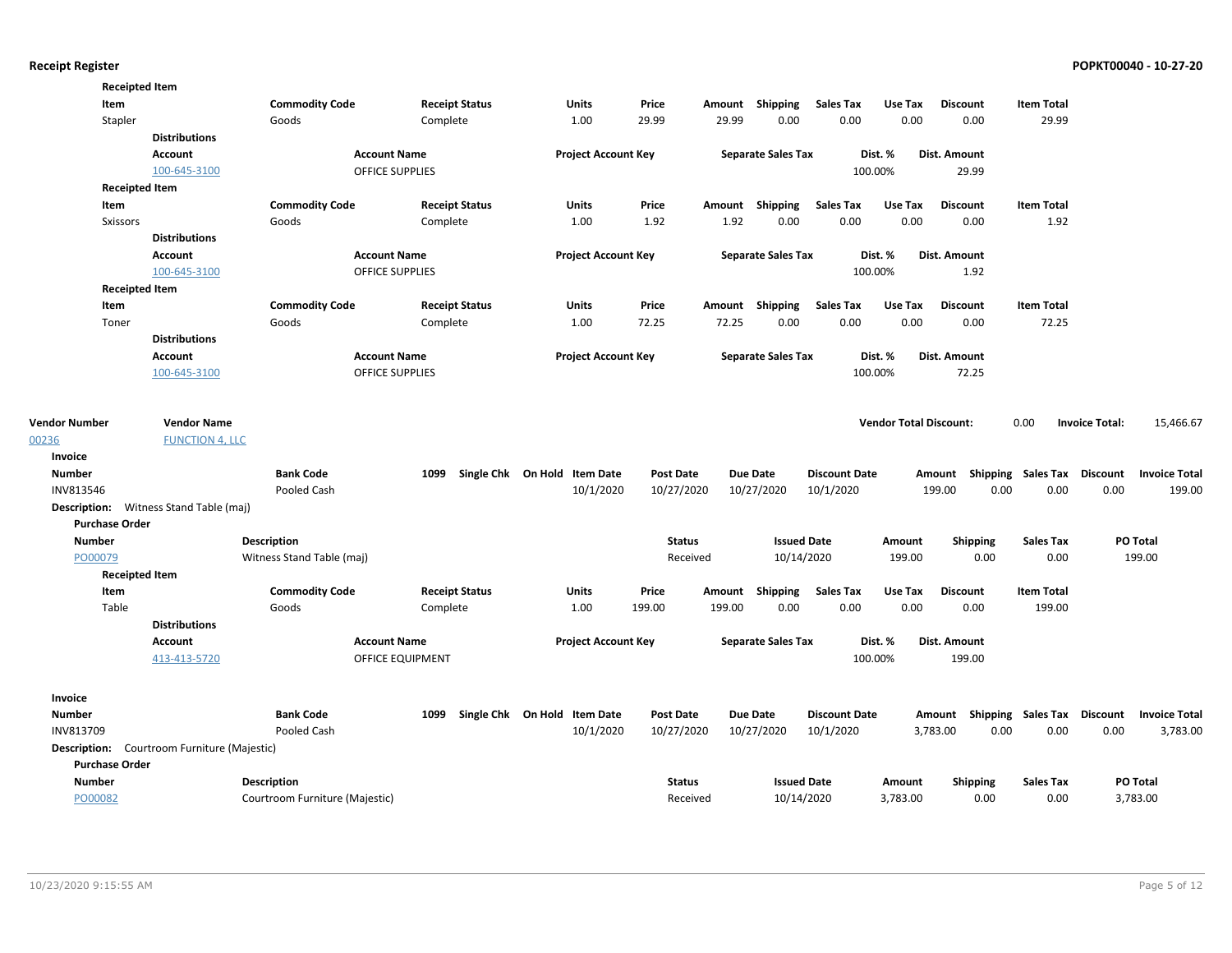| <b>Receipted Item</b>                          |                                |                       |                              |                  |          |                           |                      |          |                  |                    |                                         |
|------------------------------------------------|--------------------------------|-----------------------|------------------------------|------------------|----------|---------------------------|----------------------|----------|------------------|--------------------|-----------------------------------------|
| Item                                           | <b>Commodity Code</b>          | <b>Receipt Status</b> | <b>Units</b>                 | Price            | Amount   | Shipping                  | Sales Tax            | Use Tax  | <b>Discount</b>  | <b>Item Total</b>  |                                         |
| Desks                                          | Goods                          | Complete              | 1.00                         | 3,783.00         | 3,783.00 | 0.00                      | 0.00                 | 0.00     | 0.00             | 3,783.00           |                                         |
| <b>Distributions</b>                           |                                |                       |                              |                  |          |                           |                      |          |                  |                    |                                         |
| Account                                        | <b>Account Name</b>            |                       | <b>Project Account Key</b>   |                  |          | <b>Separate Sales Tax</b> |                      | Dist. %  | Dist. Amount     |                    |                                         |
| 413-413-5720                                   | OFFICE EQUIPMENT               |                       |                              |                  |          |                           |                      | 100.00%  | 3,783.00         |                    |                                         |
| Invoice                                        |                                |                       |                              |                  |          |                           |                      |          |                  |                    |                                         |
| <b>Number</b>                                  | <b>Bank Code</b>               | 1099                  | Single Chk On Hold Item Date | <b>Post Date</b> |          | <b>Due Date</b>           | <b>Discount Date</b> |          | Amount           | Shipping Sales Tax | <b>Discount</b><br><b>Invoice Total</b> |
| INV813710                                      | Pooled Cash                    |                       | 10/1/2020                    | 10/27/2020       |          | 10/27/2020                | 10/1/2020            |          | 2,743.00<br>0.00 | 0.00               | 2,743.00<br>0.00                        |
| Description:<br>Courtroom Furniture (Majestic) |                                |                       |                              |                  |          |                           |                      |          |                  |                    |                                         |
| <b>Purchase Order</b>                          |                                |                       |                              |                  |          |                           |                      |          |                  |                    |                                         |
| <b>Number</b>                                  | <b>Description</b>             |                       |                              | <b>Status</b>    |          | <b>Issued Date</b>        |                      | Amount   | <b>Shipping</b>  | <b>Sales Tax</b>   | PO Total                                |
| PO00080                                        | Courtroom Furniture (Majestic) |                       |                              |                  | Received | 10/14/2020                |                      | 2,743.00 | 0.00             | 0.00               | 2,743.00                                |
| <b>Receipted Item</b>                          |                                |                       |                              |                  |          |                           |                      |          |                  |                    |                                         |
| Item                                           | <b>Commodity Code</b>          | <b>Receipt Status</b> | <b>Units</b>                 | Price            | Amount   | Shipping                  | <b>Sales Tax</b>     | Use Tax  | <b>Discount</b>  | <b>Item Total</b>  |                                         |
| Courtroom Furniture                            | Goods                          | Complete              | 1.00                         | 2,743.00         | 2,743.00 | 0.00                      | 0.00                 | 0.00     | 0.00             | 2,743.00           |                                         |
| <b>Distributions</b>                           |                                |                       |                              |                  |          |                           |                      |          |                  |                    |                                         |
| Account                                        | <b>Account Name</b>            |                       | <b>Project Account Key</b>   |                  |          | <b>Separate Sales Tax</b> |                      | Dist. %  | Dist. Amount     |                    |                                         |
| 413-413-5720                                   | OFFICE EQUIPMENT               |                       |                              |                  |          |                           |                      | 100.00%  | 2,743.00         |                    |                                         |
| Invoice                                        |                                |                       |                              |                  |          |                           |                      |          |                  |                    |                                         |
| Number                                         | <b>Bank Code</b>               | 1099                  | Single Chk On Hold Item Date | <b>Post Date</b> |          | <b>Due Date</b>           | <b>Discount Date</b> |          | Amount           | Shipping Sales Tax | <b>Discount</b><br><b>Invoice Total</b> |
| INV813876                                      | Pooled Cash                    |                       | 10/2/2020                    | 10/27/2020       |          | 10/27/2020                | 10/2/2020            |          | 1,776.67<br>0.00 | 0.00               | 0.00<br>1,776.67                        |
| Description: Courtroom Furniture (Majestic)    |                                |                       |                              |                  |          |                           |                      |          |                  |                    |                                         |
| <b>Purchase Order</b>                          |                                |                       |                              |                  |          |                           |                      |          |                  |                    |                                         |
| <b>Number</b>                                  | Description                    |                       |                              | <b>Status</b>    |          | <b>Issued Date</b>        |                      | Amount   | <b>Shipping</b>  | <b>Sales Tax</b>   | PO Total                                |
| PO00083                                        | Courtroom Furniture (Majestic) |                       |                              |                  | Received | 10/14/2020                |                      | 1,776.67 | 0.00             | 0.00               | 1,776.67                                |
| <b>Receipted Item</b>                          |                                |                       |                              |                  |          |                           |                      |          |                  |                    |                                         |
| Item                                           | <b>Commodity Code</b>          | <b>Receipt Status</b> | Units                        | Price            | Amount   | Shipping                  | <b>Sales Tax</b>     | Use Tax  | <b>Discount</b>  | <b>Item Total</b>  |                                         |
| Chairs                                         | Goods                          | Complete              | 2.00                         | 99.00            | 198.00   | 0.00                      | 0.00                 | 0.00     | 0.00             | 198.00             |                                         |
| <b>Distributions</b>                           |                                |                       |                              |                  |          |                           |                      |          |                  |                    |                                         |
| <b>Account</b>                                 | <b>Account Name</b>            |                       | <b>Project Account Key</b>   |                  |          | <b>Separate Sales Tax</b> |                      | Dist. %  | Dist. Amount     |                    |                                         |
| 413-413-5720                                   | OFFICE EQUIPMENT               |                       |                              |                  |          |                           |                      | 100.00%  | 198.00           |                    |                                         |
| <b>Receipted Item</b>                          |                                |                       |                              |                  |          |                           |                      |          |                  |                    |                                         |
| Item                                           | <b>Commodity Code</b>          | <b>Receipt Status</b> | <b>Units</b>                 | Price            | Amount   | <b>Shipping</b>           | <b>Sales Tax</b>     | Use Tax  | <b>Discount</b>  | <b>Item Total</b>  |                                         |
| <b>Sit Stand Units</b>                         | Goods                          | Complete              | 1.00                         | 499.00           | 499.00   | 0.00                      | 0.00                 | 0.00     | 0.00             | 499.00             |                                         |
| <b>Distributions</b>                           |                                |                       |                              |                  |          |                           |                      |          |                  |                    |                                         |
| <b>Account</b>                                 | <b>Account Name</b>            |                       | <b>Project Account Key</b>   |                  |          | <b>Separate Sales Tax</b> |                      | Dist. %  | Dist. Amount     |                    |                                         |
| 413-413-5720                                   | OFFICE EQUIPMENT               |                       |                              |                  |          |                           |                      | 100.00%  | 499.00           |                    |                                         |
| <b>Receipted Item</b>                          |                                |                       |                              |                  |          |                           |                      |          |                  |                    |                                         |
| Item                                           | <b>Commodity Code</b>          | <b>Receipt Status</b> | <b>Units</b>                 | Price            |          | Amount Shipping           | <b>Sales Tax</b>     | Use Tax  | <b>Discount</b>  | <b>Item Total</b>  |                                         |
| Stools                                         | Goods                          | Complete              | 3.00                         | 359.89           | 1,079.67 | 0.00                      | 0.00                 | 0.00     | 0.00             | 1,079.67           |                                         |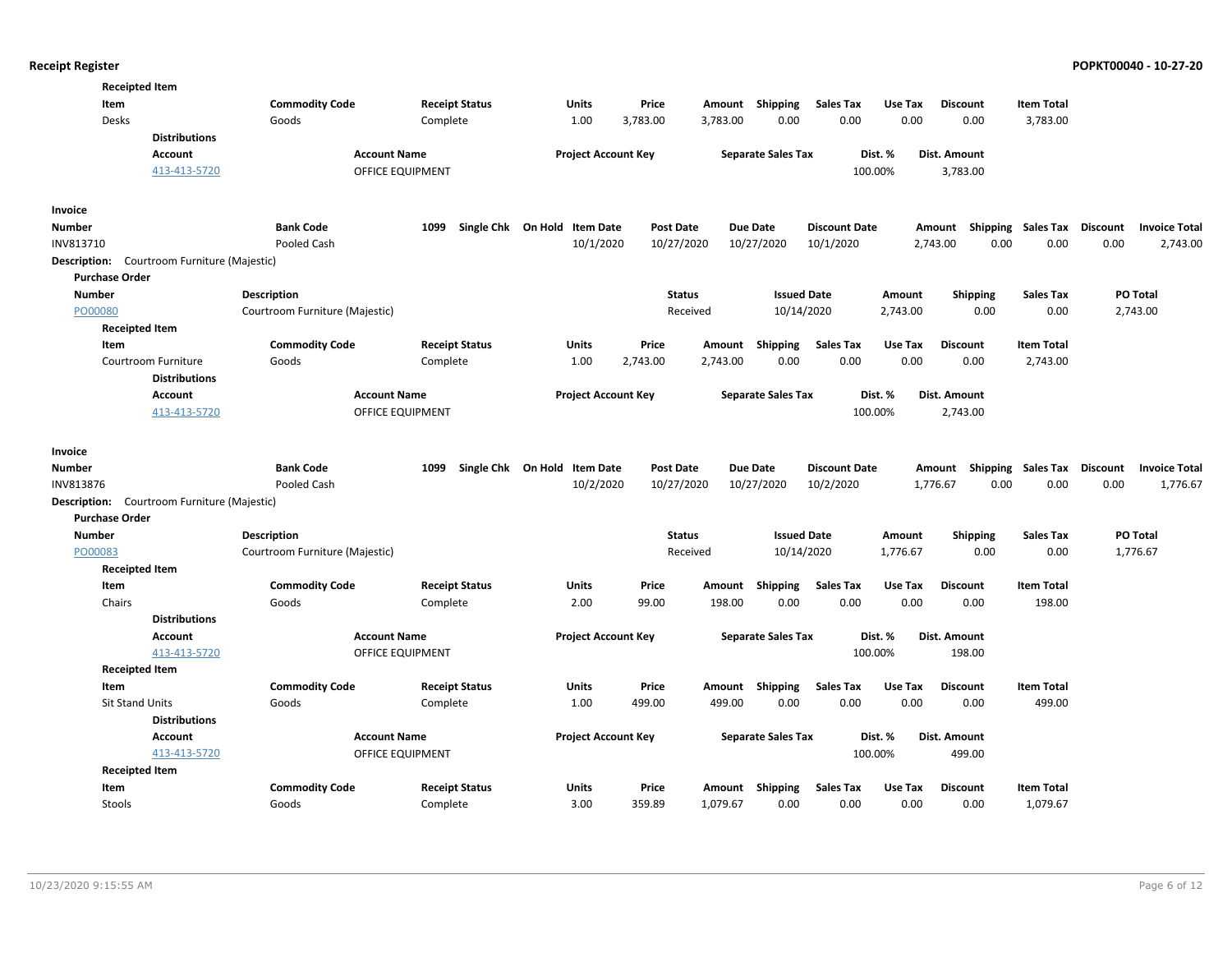| <b>Distributions</b><br>Account   |                                | <b>Account Name</b>               | <b>Project Account Key</b>   |                  |          | <b>Separate Sales Tax</b> |                          | Dist. %         | Dist. Amount              |                           |                 |                      |
|-----------------------------------|--------------------------------|-----------------------------------|------------------------------|------------------|----------|---------------------------|--------------------------|-----------------|---------------------------|---------------------------|-----------------|----------------------|
| 413-413-5720                      |                                | OFFICE EQUIPMENT                  |                              |                  |          |                           |                          | 100.00%         | 1,079.67                  |                           |                 |                      |
| Invoice                           |                                |                                   |                              |                  |          |                           |                          |                 |                           |                           |                 |                      |
| Number                            | <b>Bank Code</b>               | 1099                              | Single Chk On Hold Item Date | <b>Post Date</b> |          | <b>Due Date</b>           | <b>Discount Date</b>     |                 | Amount                    | <b>Shipping Sales Tax</b> | <b>Discount</b> | <b>Invoice Total</b> |
| INV813877                         | Pooled Cash                    |                                   | 10/2/2020                    | 10/27/2020       |          | 10/27/2020                | 10/2/2020                |                 | 0.00<br>1,488.00          | 0.00                      | 0.00            | 1,488.00             |
| Description: Furniture - Majestic |                                |                                   |                              |                  |          |                           |                          |                 |                           |                           |                 |                      |
| <b>Purchase Order</b>             |                                |                                   |                              |                  |          |                           |                          |                 |                           |                           |                 |                      |
| <b>Number</b>                     | <b>Description</b>             |                                   |                              | <b>Status</b>    |          | <b>Issued Date</b>        |                          | Amount          | <b>Shipping</b>           | <b>Sales Tax</b>          |                 | <b>PO Total</b>      |
| PO00081                           | Furniture - Majestic           |                                   |                              | Received         |          | 10/14/2020                |                          | 1,488.00        | 0.00                      | 0.00                      |                 | 1,488.00             |
| <b>Receipted Item</b>             |                                |                                   |                              |                  |          |                           |                          |                 |                           |                           |                 |                      |
| Item                              | <b>Commodity Code</b>          | <b>Receipt Status</b>             | <b>Units</b>                 | Price            | Amount   | Shipping                  | <b>Sales Tax</b>         | Use Tax         | <b>Discount</b>           | <b>Item Total</b>         |                 |                      |
| Chairs                            | Goods                          | Complete                          | 3.00                         | 250.00           | 750.00   | 0.00                      | 0.00                     | 0.00            | 0.00                      | 750.00                    |                 |                      |
| <b>Distributions</b>              |                                |                                   |                              |                  |          |                           |                          |                 |                           |                           |                 |                      |
| <b>Account</b>                    |                                | <b>Account Name</b>               | <b>Project Account Key</b>   |                  |          | <b>Separate Sales Tax</b> |                          | Dist. %         | Dist. Amount              |                           |                 |                      |
| 413-413-5720                      |                                | OFFICE EQUIPMENT                  |                              |                  |          |                           |                          | 100.00%         | 750.00                    |                           |                 |                      |
| <b>Receipted Item</b>             |                                |                                   |                              |                  |          |                           |                          |                 |                           |                           |                 |                      |
| Item                              | <b>Commodity Code</b>          | <b>Receipt Status</b>             | Units                        | Price            |          | Amount Shipping           | <b>Sales Tax</b>         | Use Tax         | <b>Discount</b>           | <b>Item Total</b>         |                 |                      |
| <b>Tables 65804</b>               | Goods                          | Complete                          | 2.00                         | 369.00           | 738.00   | 0.00                      | 0.00                     | 0.00            | 0.00                      | 738.00                    |                 |                      |
| <b>Distributions</b>              |                                |                                   |                              |                  |          |                           |                          |                 |                           |                           |                 |                      |
| <b>Account</b>                    |                                | <b>Account Name</b>               | <b>Project Account Key</b>   |                  |          | <b>Separate Sales Tax</b> |                          | Dist. %         | Dist. Amount              |                           |                 |                      |
| 413-413-5720                      |                                | <b>OFFICE EQUIPMENT</b>           |                              |                  |          |                           |                          | 100.00%         | 738.00                    |                           |                 |                      |
|                                   |                                |                                   |                              |                  |          |                           |                          |                 |                           |                           |                 |                      |
| Invoice                           |                                |                                   |                              |                  |          |                           |                          |                 |                           |                           |                 |                      |
| Number                            | <b>Bank Code</b>               | 1099                              | Single Chk On Hold Item Date | <b>Post Date</b> |          | <b>Due Date</b>           | <b>Discount Date</b>     |                 | Amount Shipping Sales Tax |                           | <b>Discount</b> | <b>Invoice Total</b> |
| INV814730                         | Pooled Cash                    |                                   | 10/6/2020                    | 10/27/2020       |          | 10/27/2020                | 10/6/2020                |                 | 0.00<br>5,477.00          | 0.00                      | 0.00            | 5,477.00             |
| Description: Furniture - Majestic |                                |                                   |                              |                  |          |                           |                          |                 |                           |                           |                 |                      |
| <b>Purchase Order</b>             |                                |                                   |                              |                  |          |                           |                          |                 |                           |                           |                 |                      |
| <b>Number</b>                     | <b>Description</b>             |                                   |                              | <b>Status</b>    |          | <b>Issued Date</b>        |                          | Amount          | <b>Shipping</b>           | <b>Sales Tax</b>          |                 | PO Total             |
| PO00078                           | Furniture - Majestic           |                                   |                              | Received         |          | 10/14/2020                |                          | 5,477.00        | 0.00                      | 0.00                      |                 | 5,477.00             |
| <b>Receipted Item</b>             |                                |                                   |                              |                  |          |                           |                          |                 |                           |                           |                 |                      |
| Item                              | <b>Commodity Code</b>          | <b>Receipt Status</b>             | <b>Units</b>                 | Price            | Amount   | Shipping                  | <b>Sales Tax</b>         | Use Tax         | <b>Discount</b>           | <b>Item Total</b>         |                 |                      |
| Chair 40203                       | Goods                          | Complete                          | 11.00                        | 389.00           | 4,279.00 | 0.00                      | 0.00                     | 0.00            | 0.00                      | 4,279.00                  |                 |                      |
| <b>Distributions</b>              |                                |                                   |                              |                  |          |                           |                          |                 |                           |                           |                 |                      |
| Account                           |                                | <b>Account Name</b>               | <b>Project Account Key</b>   |                  |          | <b>Separate Sales Tax</b> |                          | Dist. %         | Dist. Amount              |                           |                 |                      |
| 413-413-5720                      |                                | <b>OFFICE EQUIPMENT</b>           |                              |                  |          |                           |                          | 100.00%         | 4,279.00                  |                           |                 |                      |
| <b>Receipted Item</b>             |                                |                                   |                              |                  |          |                           |                          |                 |                           | <b>Item Total</b>         |                 |                      |
| Item<br>Chair 48845               | <b>Commodity Code</b><br>Goods | <b>Receipt Status</b><br>Complete | <b>Units</b><br>2.00         | Price<br>599.00  | 1,198.00 | Amount Shipping<br>0.00   | <b>Sales Tax</b><br>0.00 | Use Tax<br>0.00 | <b>Discount</b><br>0.00   | 1,198.00                  |                 |                      |
| <b>Distributions</b>              |                                |                                   |                              |                  |          |                           |                          |                 |                           |                           |                 |                      |
| <b>Account</b>                    |                                | <b>Account Name</b>               | <b>Project Account Key</b>   |                  |          | <b>Separate Sales Tax</b> |                          | Dist. %         | Dist. Amount              |                           |                 |                      |
| 413-413-5720                      |                                | OFFICE EQUIPMENT                  |                              |                  |          |                           |                          | 100.00%         | 1,198.00                  |                           |                 |                      |
|                                   |                                |                                   |                              |                  |          |                           |                          |                 |                           |                           |                 |                      |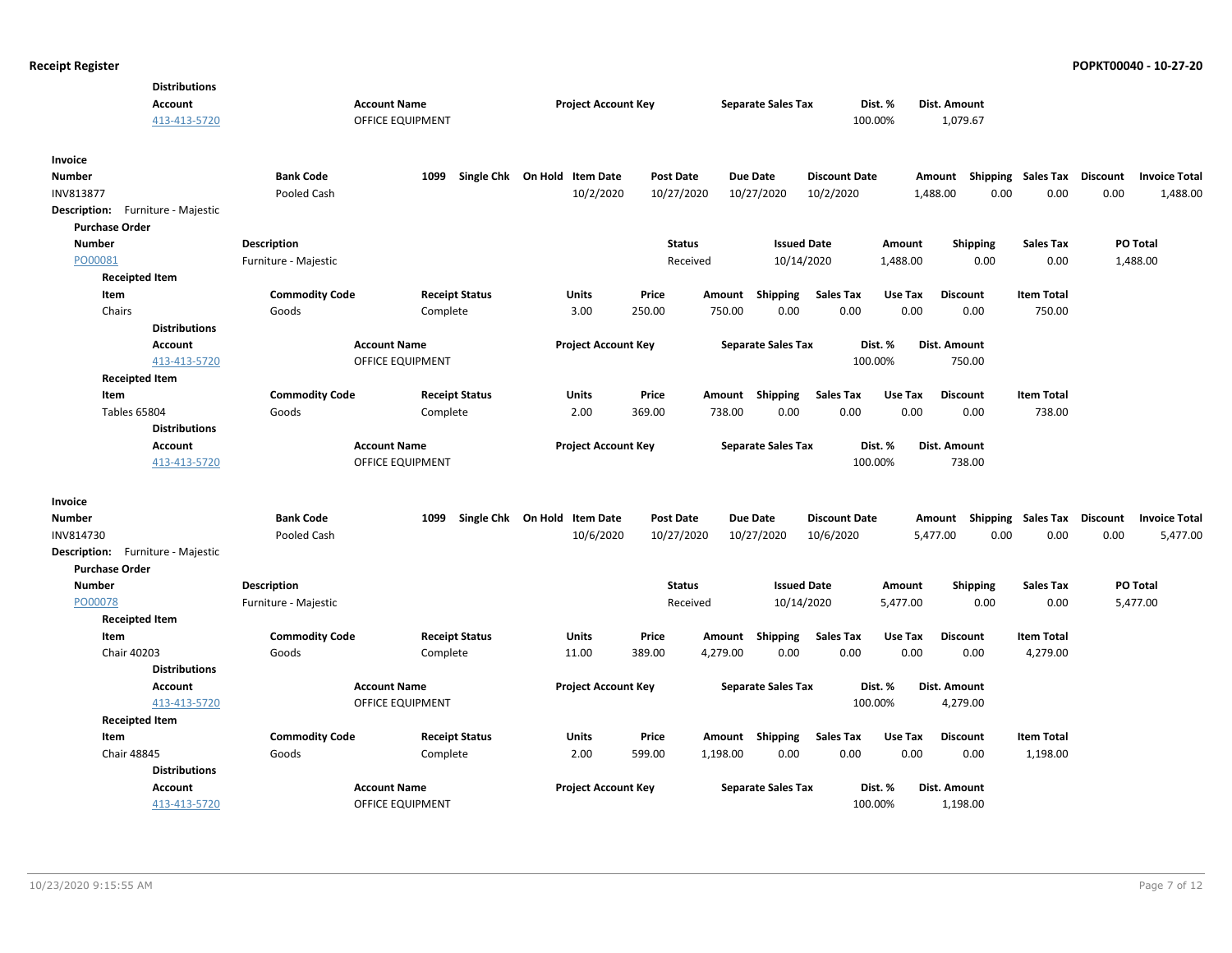| <b>Vendor Number</b>                  | <b>Vendor Name</b>                               |                              |                     |                              |                            |                  |        |                           |                      | <b>Vendor Total Discount:</b> |                                    | 0.00              | <b>Invoice Total:</b> | 252.61               |
|---------------------------------------|--------------------------------------------------|------------------------------|---------------------|------------------------------|----------------------------|------------------|--------|---------------------------|----------------------|-------------------------------|------------------------------------|-------------------|-----------------------|----------------------|
| 00240                                 | <b>AMAZON CAPITAL SERVIC</b>                     |                              |                     |                              |                            |                  |        |                           |                      |                               |                                    |                   |                       |                      |
| Invoice                               |                                                  |                              |                     |                              |                            |                  |        |                           |                      |                               |                                    |                   |                       |                      |
| <b>Number</b>                         |                                                  | <b>Bank Code</b>             | 1099                | Single Chk On Hold Item Date |                            | Post Date        |        | <b>Due Date</b>           | <b>Discount Date</b> |                               | Amount Shipping Sales Tax          |                   | <b>Discount</b>       | <b>Invoice Total</b> |
| 1GJH-QHJV-6XRY                        |                                                  | Pooled Cash                  |                     |                              | 10/22/2020                 | 10/27/2020       |        | 10/27/2020                | 10/22/2020           |                               | 175.98<br>0.00                     | 0.00              | 0.00                  | 175.98               |
|                                       | <b>Description:</b> Microphone System (Majestic) |                              |                     |                              |                            |                  |        |                           |                      |                               |                                    |                   |                       |                      |
| <b>Purchase Order</b>                 |                                                  |                              |                     |                              |                            |                  |        |                           |                      |                               |                                    |                   |                       |                      |
| <b>Number</b>                         |                                                  | <b>Description</b>           |                     |                              |                            | <b>Status</b>    |        |                           | <b>Issued Date</b>   | Amount                        | <b>Shipping</b>                    | <b>Sales Tax</b>  |                       | PO Total             |
| PO00086                               |                                                  | Microphone System (Majestic) |                     |                              |                            | Received         |        |                           | 10/14/2020           | 175.98                        | 0.00                               | 0.00              |                       | 175.98               |
| <b>Receipted Item</b>                 |                                                  |                              |                     |                              |                            |                  |        |                           |                      |                               |                                    |                   |                       |                      |
| Item                                  |                                                  | <b>Commodity Code</b>        |                     | <b>Receipt Status</b>        | Units                      | Price            |        | Amount Shipping           | Sales Tax            | Use Tax                       | <b>Discount</b>                    | <b>Item Total</b> |                       |                      |
|                                       | Microphone Stands                                | Goods                        | Complete            |                              | 2.00                       | 13.99            | 27.98  | 0.00                      | 0.00                 | 0.00                          | 0.00                               | 27.98             |                       |                      |
|                                       | <b>Distributions</b>                             |                              |                     |                              |                            |                  |        |                           |                      |                               |                                    |                   |                       |                      |
|                                       | <b>Account</b>                                   |                              | <b>Account Name</b> |                              | <b>Project Account Key</b> |                  |        | <b>Separate Sales Tax</b> |                      | Dist. %                       | <b>Dist. Amount</b>                |                   |                       |                      |
|                                       | 413-413-3990                                     |                              | OFFICE PROTECTION   |                              |                            |                  |        |                           | 100.00%              |                               | 27.98                              |                   |                       |                      |
| <b>Receipted Item</b>                 |                                                  |                              |                     |                              |                            |                  |        |                           |                      |                               |                                    |                   |                       |                      |
| Item                                  |                                                  | <b>Commodity Code</b>        |                     | <b>Receipt Status</b>        | <b>Units</b>               | Price            |        | Amount Shipping           | <b>Sales Tax</b>     | Use Tax                       | <b>Discount</b>                    | <b>Item Total</b> |                       |                      |
|                                       | Wireless Mic (2 to package)                      | Goods                        | Complete            |                              | 1.00                       | 148.00           | 148.00 | 0.00                      | 0.00                 | 0.00                          | 0.00                               | 148.00            |                       |                      |
|                                       | <b>Distributions</b>                             |                              |                     |                              |                            |                  |        |                           |                      |                               |                                    |                   |                       |                      |
|                                       | <b>Account</b>                                   |                              | <b>Account Name</b> |                              | <b>Project Account Key</b> |                  |        | <b>Separate Sales Tax</b> |                      | Dist. %                       | Dist. Amount                       |                   |                       |                      |
|                                       | 413-413-3990                                     |                              | OFFICE PROTECTION   |                              |                            |                  |        |                           | 100.00%              |                               | 148.00                             |                   |                       |                      |
| Invoice                               |                                                  |                              |                     |                              |                            |                  |        |                           |                      |                               |                                    |                   |                       |                      |
| <b>Number</b>                         |                                                  | <b>Bank Code</b>             | 1099                | Single Chk On Hold Item Date |                            | <b>Post Date</b> |        | <b>Due Date</b>           | <b>Discount Date</b> |                               | Amount Shipping Sales Tax          |                   | Discount              | <b>Invoice Total</b> |
| 1KFH-Q7139DRK                         |                                                  | Pooled Cash                  |                     |                              | 10/14/2020                 | 10/27/2020       |        | 10/27/2020                | 10/14/2020           |                               | 47.64<br>0.00                      | 0.00              | 0.00                  | 47.64                |
| <b>Description:</b> Microphone Cables |                                                  |                              |                     |                              |                            |                  |        |                           |                      |                               |                                    |                   |                       |                      |
| <b>Purchase Order</b>                 |                                                  |                              |                     |                              |                            |                  |        |                           |                      |                               |                                    |                   |                       |                      |
| <b>Number</b>                         |                                                  | Description                  |                     |                              |                            | <b>Status</b>    |        |                           | <b>Issued Date</b>   | Amount                        | <b>Shipping</b>                    | <b>Sales Tax</b>  |                       | <b>PO Total</b>      |
| PO00085                               |                                                  | Microphone Cables            |                     |                              |                            | Received         |        |                           | 10/14/2020           | 47.64                         | 0.00                               | 0.00              |                       | 47.64                |
| <b>Receipted Item</b>                 |                                                  |                              |                     |                              |                            |                  |        |                           |                      |                               |                                    |                   |                       |                      |
| Item                                  |                                                  | <b>Commodity Code</b>        |                     | <b>Receipt Status</b>        | Units                      | Price            |        | Amount Shipping           | <b>Sales Tax</b>     | Use Tax                       | <b>Discount</b>                    | <b>Item Total</b> |                       |                      |
|                                       | Microphone Cable                                 | Goods                        | Complete            |                              | 4.00                       | 11.91            | 47.64  | 0.00                      | 0.00                 | 0.00                          | 0.00                               | 47.64             |                       |                      |
|                                       | <b>Distributions</b>                             |                              |                     |                              |                            |                  |        |                           |                      |                               |                                    |                   |                       |                      |
|                                       | <b>Account</b>                                   |                              | <b>Account Name</b> |                              | <b>Project Account Key</b> |                  |        | <b>Separate Sales Tax</b> |                      | Dist. %                       | Dist. Amount                       |                   |                       |                      |
|                                       | 413-413-3990                                     |                              | OFFICE PROTECTION   |                              |                            |                  |        |                           | 100.00%              |                               | 47.64                              |                   |                       |                      |
| Invoice                               |                                                  |                              |                     |                              |                            |                  |        |                           |                      |                               |                                    |                   |                       |                      |
| <b>Number</b>                         |                                                  | <b>Bank Code</b>             | 1099                | Single Chk On Hold Item Date |                            | <b>Post Date</b> |        | <b>Due Date</b>           | <b>Discount Date</b> |                               | Amount Shipping Sales Tax Discount |                   |                       | <b>Invoice Total</b> |
| 1PLP-LNXY-JRXH                        |                                                  | Pooled Cash                  |                     |                              | 10/1/2020                  | 10/27/2020       |        | 10/27/2020                | 10/1/2020            |                               | 28.99<br>0.00                      | 0.00              | 0.00                  | 28.99                |
| <b>Description:</b> Battery for Radio |                                                  |                              |                     |                              |                            |                  |        |                           |                      |                               |                                    |                   |                       |                      |
| <b>Purchase Order</b>                 |                                                  |                              |                     |                              |                            |                  |        |                           |                      |                               |                                    |                   |                       |                      |
| <b>Number</b>                         |                                                  | Description                  |                     |                              |                            | <b>Status</b>    |        |                           | <b>Issued Date</b>   | Amount                        | <b>Shipping</b>                    | <b>Sales Tax</b>  |                       | <b>PO Total</b>      |
| PO00031                               |                                                  | Battery for Radio            |                     |                              |                            | Received         |        | 10/1/2020                 |                      | 28.99                         | 0.00                               | 0.00              |                       | 28.99                |
|                                       |                                                  |                              |                     |                              |                            |                  |        |                           |                      |                               |                                    |                   |                       |                      |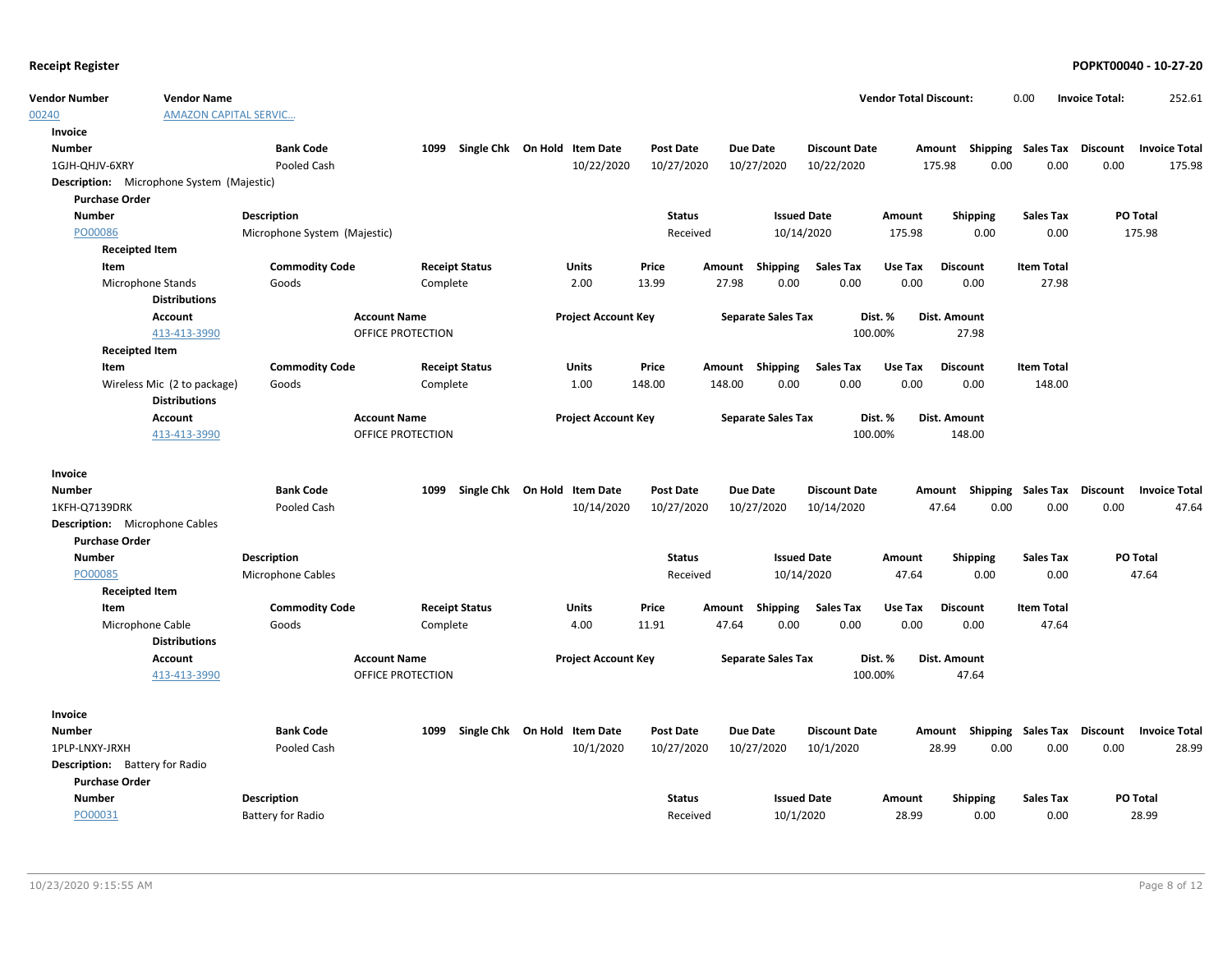| <b>Receipted Item</b>                   |                                  |                       |                          |                              |                  |          |                           |                      |                               |                           |                   |                                         |        |
|-----------------------------------------|----------------------------------|-----------------------|--------------------------|------------------------------|------------------|----------|---------------------------|----------------------|-------------------------------|---------------------------|-------------------|-----------------------------------------|--------|
| Item                                    |                                  | <b>Commodity Code</b> | <b>Receipt Status</b>    | <b>Units</b>                 | Price            |          | Amount Shipping           | <b>Sales Tax</b>     | Use Tax                       | <b>Discount</b>           | <b>Item Total</b> |                                         |        |
| Battery                                 |                                  | Goods                 | Complete                 | 1.00                         | 28.99            | 28.99    | 0.00                      | 0.00                 | 0.00                          | 0.00                      | 28.99             |                                         |        |
|                                         | <b>Distributions</b>             |                       |                          |                              |                  |          |                           |                      |                               |                           |                   |                                         |        |
|                                         | Account                          |                       | <b>Account Name</b>      | <b>Project Account Key</b>   |                  |          | <b>Separate Sales Tax</b> |                      | Dist. %                       | Dist. Amount              |                   |                                         |        |
|                                         | 100-435-3100                     |                       | <b>OFFICE SUPPLIES</b>   |                              |                  |          |                           | 100.00%              |                               | 28.99                     |                   |                                         |        |
| Vendor Number                           | <b>Vendor Name</b>               |                       |                          |                              |                  |          |                           |                      | <b>Vendor Total Discount:</b> |                           | 0.00              | <b>Invoice Total:</b>                   | 436.77 |
| 00478                                   | <b>REINERT PAPER &amp; CHEMI</b> |                       |                          |                              |                  |          |                           |                      |                               |                           |                   |                                         |        |
| Invoice                                 |                                  |                       |                          |                              |                  |          |                           |                      |                               |                           |                   |                                         |        |
| <b>Number</b>                           |                                  | <b>Bank Code</b>      | 1099                     | Single Chk On Hold Item Date | <b>Post Date</b> |          | <b>Due Date</b>           | <b>Discount Date</b> |                               | Amount Shipping Sales Tax |                   | <b>Discount</b><br><b>Invoice Total</b> |        |
| 417374                                  |                                  | Pooled Cash           |                          | 10/7/2020                    | 10/27/2020       |          | 10/27/2020                | 10/7/2020            |                               | 436.77<br>0.00            | 0.00              | 0.00                                    | 436.77 |
| <b>Description:</b> Janitorial Supplies |                                  |                       |                          |                              |                  |          |                           |                      |                               |                           |                   |                                         |        |
| <b>Purchase Order</b>                   |                                  |                       |                          |                              |                  |          |                           |                      |                               |                           |                   |                                         |        |
| <b>Number</b>                           |                                  | <b>Description</b>    |                          |                              | <b>Status</b>    |          | <b>Issued Date</b>        |                      | Amount                        | <b>Shipping</b>           | <b>Sales Tax</b>  | PO Total                                |        |
| PO00057                                 |                                  | Janitorial Supplies   |                          |                              |                  | Received | 10/6/2020                 |                      | 436.77                        | 0.00                      | 0.00              | 436.77                                  |        |
| <b>Receipted Item</b>                   |                                  |                       |                          |                              |                  |          |                           |                      |                               |                           |                   |                                         |        |
| Item                                    |                                  | <b>Commodity Code</b> | <b>Receipt Status</b>    | Units                        | Price            |          | Amount Shipping           | <b>Sales Tax</b>     | Use Tax                       | <b>Discount</b>           | <b>Item Total</b> |                                         |        |
| <b>Buffer Pads</b>                      |                                  | Goods                 | Complete                 | 4.00                         | 4.06             | 16.24    | 0.00                      | 0.00                 | 0.00                          | 0.00                      | 16.24             |                                         |        |
|                                         | <b>Distributions</b>             |                       |                          |                              |                  |          |                           |                      |                               |                           |                   |                                         |        |
|                                         | <b>Account</b>                   |                       | <b>Account Name</b>      | <b>Project Account Key</b>   |                  |          | <b>Separate Sales Tax</b> |                      | Dist. %                       | Dist. Amount              |                   |                                         |        |
|                                         | 100-560-3320                     |                       | SHERIFF JANITOR SUPPLIES |                              |                  |          |                           | 100.00%              |                               | 16.24                     |                   |                                         |        |
| <b>Receipted Item</b>                   |                                  |                       |                          |                              |                  |          |                           |                      |                               |                           |                   |                                         |        |
| Item                                    |                                  | <b>Commodity Code</b> | <b>Receipt Status</b>    | <b>Units</b>                 | Price            |          | Amount Shipping           | <b>Sales Tax</b>     | Use Tax                       | <b>Discount</b>           | <b>Item Total</b> |                                         |        |
|                                         | Dishwashing detergent            | Goods                 | Complete                 | 4.00                         | 6.52             | 26.08    | 0.00                      | 0.00                 | 0.00                          | 0.00                      | 26.08             |                                         |        |
|                                         | <b>Distributions</b>             |                       |                          |                              |                  |          |                           |                      |                               |                           |                   |                                         |        |
|                                         | <b>Account</b>                   |                       | <b>Account Name</b>      | <b>Project Account Key</b>   |                  |          | <b>Separate Sales Tax</b> |                      | Dist. %                       | Dist. Amount              |                   |                                         |        |
|                                         | 100-560-3320                     |                       | SHERIFF JANITOR SUPPLIES |                              |                  |          |                           | 100.00%              |                               | 26.08                     |                   |                                         |        |
| <b>Receipted Item</b>                   |                                  |                       |                          |                              |                  |          |                           |                      |                               |                           |                   |                                         |        |
| Item                                    |                                  | <b>Commodity Code</b> | <b>Receipt Status</b>    | <b>Units</b>                 | Price            |          | Amount Shipping           | Sales Tax            | Use Tax                       | <b>Discount</b>           | Item Total        |                                         |        |
|                                         | Kitchen Roll Towels              | Goods                 | Complete                 | 2.00                         | 23.65            | 47.30    | 0.00                      | 0.00                 | 0.00                          | 0.00                      | 47.30             |                                         |        |
|                                         | <b>Distributions</b>             |                       |                          |                              |                  |          |                           |                      |                               |                           |                   |                                         |        |
|                                         | <b>Account</b>                   |                       | <b>Account Name</b>      | <b>Project Account Key</b>   |                  |          | <b>Separate Sales Tax</b> |                      | Dist. %                       | Dist. Amount              |                   |                                         |        |
|                                         | 100-560-3320                     |                       | SHERIFF JANITOR SUPPLIES |                              |                  |          |                           | 100.00%              |                               | 47.30                     |                   |                                         |        |
| <b>Receipted Item</b>                   |                                  |                       |                          |                              |                  |          |                           |                      |                               |                           |                   |                                         |        |
| Item                                    |                                  | <b>Commodity Code</b> | <b>Receipt Status</b>    | <b>Units</b>                 | Price            |          | Amount Shipping           | <b>Sales Tax</b>     | Use Tax                       | <b>Discount</b>           | <b>Item Total</b> |                                         |        |
| M/F Towels                              |                                  | Goods                 | Complete                 | 2.00                         | 22.89            | 45.78    | 0.00                      | 0.00                 | 0.00                          | 0.00                      | 45.78             |                                         |        |
|                                         | <b>Distributions</b>             |                       |                          |                              |                  |          |                           |                      |                               |                           |                   |                                         |        |
|                                         | <b>Account</b>                   |                       | <b>Account Name</b>      | <b>Project Account Key</b>   |                  |          | <b>Separate Sales Tax</b> |                      | Dist. %                       | Dist. Amount              |                   |                                         |        |
|                                         | 100-560-3320                     |                       | SHERIFF JANITOR SUPPLIES |                              |                  |          |                           | 100.00%              |                               | 45.78                     |                   |                                         |        |
| <b>Receipted Item</b>                   |                                  |                       |                          |                              |                  |          |                           |                      |                               |                           |                   |                                         |        |
| Item                                    |                                  | <b>Commodity Code</b> | <b>Receipt Status</b>    | <b>Units</b>                 | Price            |          | Amount Shipping           | <b>Sales Tax</b>     | Use Tax                       | <b>Discount</b>           | <b>Item Total</b> |                                         |        |
| Toilet paper                            |                                  | Goods                 | Complete                 | 3.00                         | 41.71            | 125.13   | 0.00                      | 0.00                 | 0.00                          | 0.00                      | 125.13            |                                         |        |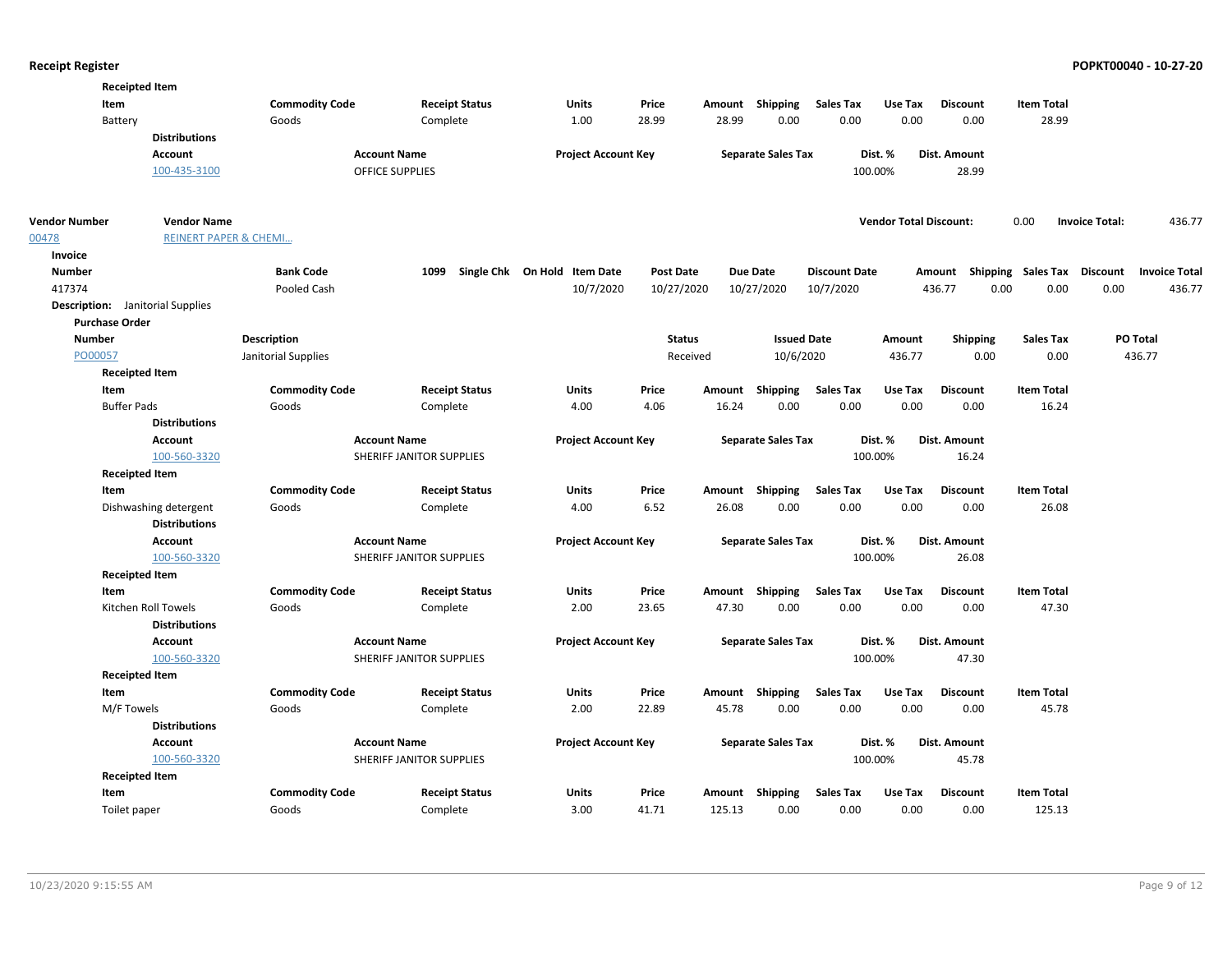|                             | <b>Distributions</b>            |                       |                          |                              |                            |                  |          |                           |                      |                               |                           |                   |                       |                      |
|-----------------------------|---------------------------------|-----------------------|--------------------------|------------------------------|----------------------------|------------------|----------|---------------------------|----------------------|-------------------------------|---------------------------|-------------------|-----------------------|----------------------|
|                             | Account                         |                       | <b>Account Name</b>      |                              | <b>Project Account Key</b> |                  |          | <b>Separate Sales Tax</b> |                      | Dist. %                       | Dist. Amount              |                   |                       |                      |
|                             | 100-560-3320                    |                       | SHERIFF JANITOR SUPPLIES |                              |                            |                  |          |                           |                      | 100.00%                       | 125.13                    |                   |                       |                      |
| <b>Receipted Item</b>       |                                 |                       |                          |                              |                            |                  |          |                           |                      |                               |                           |                   |                       |                      |
| Item                        |                                 | <b>Commodity Code</b> |                          | <b>Receipt Status</b>        | <b>Units</b>               | Price            |          | Amount Shipping           | <b>Sales Tax</b>     | Use Tax                       | <b>Discount</b>           | <b>Item Total</b> |                       |                      |
| <b>Trash Bags</b>           |                                 | Goods                 | Complete                 |                              | 5.00                       | 23.38            | 116.90   | 0.00                      | 0.00                 | 0.00                          | 0.00                      | 116.90            |                       |                      |
|                             | <b>Distributions</b>            |                       |                          |                              |                            |                  |          |                           |                      |                               |                           |                   |                       |                      |
|                             | Account                         |                       | <b>Account Name</b>      |                              | <b>Project Account Key</b> |                  |          | <b>Separate Sales Tax</b> |                      | Dist. %                       | Dist. Amount              |                   |                       |                      |
|                             | 100-560-3320                    |                       | SHERIFF JANITOR SUPPLIES |                              |                            |                  |          |                           |                      | 100.00%                       | 116.90                    |                   |                       |                      |
| <b>Receipted Item</b>       |                                 |                       |                          |                              |                            |                  |          |                           |                      |                               |                           |                   |                       |                      |
| Item                        |                                 | <b>Commodity Code</b> |                          | <b>Receipt Status</b>        | Units                      | Price            |          | Amount Shipping           | <b>Sales Tax</b>     | Use Tax                       | <b>Discount</b>           | <b>Item Total</b> |                       |                      |
| <b>Urinal Floor Mats</b>    |                                 | Goods                 | Complete                 |                              | 6.00                       | 9.89             | 59.34    | 0.00                      | 0.00                 | 0.00                          | 0.00                      | 59.34             |                       |                      |
|                             | <b>Distributions</b>            |                       |                          |                              |                            |                  |          |                           |                      |                               |                           |                   |                       |                      |
|                             | Account                         |                       | <b>Account Name</b>      |                              | <b>Project Account Key</b> |                  |          | <b>Separate Sales Tax</b> |                      | Dist. %                       | Dist. Amount              |                   |                       |                      |
|                             | 100-560-3320                    |                       | SHERIFF JANITOR SUPPLIES |                              |                            |                  |          |                           |                      | 100.00%                       | 59.34                     |                   |                       |                      |
|                             |                                 |                       |                          |                              |                            |                  |          |                           |                      |                               |                           |                   |                       |                      |
|                             |                                 |                       |                          |                              |                            |                  |          |                           |                      |                               |                           |                   |                       |                      |
| <b>Vendor Number</b>        | <b>Vendor Name</b>              |                       |                          |                              |                            |                  |          |                           |                      | <b>Vendor Total Discount:</b> |                           | 0.00              | <b>Invoice Total:</b> | 4,554.00             |
| 00596                       | SOUTHERN TIRE MART, LLC         |                       |                          |                              |                            |                  |          |                           |                      |                               |                           |                   |                       |                      |
| Invoice                     |                                 |                       |                          |                              |                            |                  |          |                           |                      |                               |                           |                   |                       |                      |
| <b>Number</b>               |                                 | <b>Bank Code</b>      | 1099                     | Single Chk On Hold Item Date |                            | <b>Post Date</b> |          | Due Date                  | <b>Discount Date</b> |                               | Amount Shipping Sales Tax |                   | <b>Discount</b>       | <b>Invoice Total</b> |
| 4170025977                  |                                 | Pooled Cash           |                          |                              | 10/15/2020                 | 10/27/2020       |          | 10/27/2020                | 10/15/2020           |                               | 4,554.00                  | 0.00<br>0.00      | 0.00                  | 4,554.00             |
| <b>Description: 8 Tires</b> |                                 |                       |                          |                              |                            |                  |          |                           |                      |                               |                           |                   |                       |                      |
| <b>Purchase Order</b>       |                                 |                       |                          |                              |                            |                  |          |                           |                      |                               |                           |                   |                       |                      |
| <b>Number</b>               |                                 | <b>Description</b>    |                          |                              |                            | <b>Status</b>    |          | <b>Issued Date</b>        |                      | Amount                        | Shipping                  | <b>Sales Tax</b>  | PO Total              |                      |
| PO00075                     | 8 Tires                         |                       |                          |                              |                            | Received         |          | 10/14/2020                |                      | 4,554.00                      | 0.00                      | 0.00              | 4,554.00              |                      |
| <b>Receipted Item</b>       |                                 |                       |                          |                              |                            |                  |          |                           |                      |                               |                           |                   |                       |                      |
| Item                        |                                 | <b>Commodity Code</b> |                          | <b>Receipt Status</b>        | <b>Units</b>               | Price            |          | Amount Shipping           | <b>Sales Tax</b>     | Use Tax                       | <b>Discount</b>           | <b>Item Total</b> |                       |                      |
|                             | Tires - 17.5 -25 SGG LD 12PR L2 | Goods                 | Complete                 |                              | 8.00                       | 569.25           | 4,554.00 | 0.00                      | 0.00                 | 0.00                          | 0.00                      | 4,554.00          |                       |                      |
|                             | <b>Distributions</b>            |                       |                          |                              |                            |                  |          |                           |                      |                               |                           |                   |                       |                      |
|                             | <b>Account</b>                  |                       | <b>Account Name</b>      |                              | <b>Project Account Key</b> |                  |          | <b>Separate Sales Tax</b> |                      | Dist. %                       | Dist. Amount              |                   |                       |                      |
|                             | 230-623-4590                    |                       | R&M MACH. TIRES & TUBES  |                              |                            |                  |          |                           |                      | 100.00%                       | 4,554.00                  |                   |                       |                      |
|                             |                                 |                       |                          |                              |                            |                  |          |                           |                      |                               |                           |                   |                       |                      |
|                             |                                 |                       |                          |                              |                            |                  |          |                           |                      |                               |                           |                   |                       |                      |
| <b>Vendor Number</b>        | <b>Vendor Name</b>              |                       |                          |                              |                            |                  |          |                           |                      | <b>Vendor Total Discount:</b> |                           | 0.00              | <b>Invoice Total:</b> | 840.70               |
| 00696                       | <b>DELL MARKETING L.P.</b>      |                       |                          |                              |                            |                  |          |                           |                      |                               |                           |                   |                       |                      |
| Invoice                     |                                 |                       |                          |                              |                            |                  |          |                           |                      |                               |                           |                   |                       |                      |
| <b>Number</b>               |                                 | <b>Bank Code</b>      | 1099                     | Single Chk On Hold Item Date |                            | <b>Post Date</b> |          | <b>Due Date</b>           | <b>Discount Date</b> |                               | Amount Shipping Sales Tax |                   | Discount              | <b>Invoice Total</b> |
| 10431040374                 |                                 | Pooled Cash           |                          |                              | 10/15/2020                 | 10/27/2020       |          | 10/27/2020                | 10/15/2020           |                               | 451.21<br>0.00            | 0.00              | 0.00                  | 451.21               |
| Description: Toner          |                                 |                       |                          |                              |                            |                  |          |                           |                      |                               |                           |                   |                       |                      |
| <b>Purchase Order</b>       |                                 |                       |                          |                              |                            |                  |          |                           |                      |                               |                           |                   |                       |                      |
| <b>Number</b>               |                                 | Description           |                          |                              |                            | <b>Status</b>    |          | <b>Issued Date</b>        |                      | Amount                        | <b>Shipping</b>           | <b>Sales Tax</b>  | <b>PO Total</b>       |                      |
| PO00073                     | Toner                           |                       |                          |                              |                            | Received         |          | 10/9/2020                 |                      | 451.21                        | 0.00                      | 0.00              |                       | 451.21               |
|                             |                                 |                       |                          |                              |                            |                  |          |                           |                      |                               |                           |                   |                       |                      |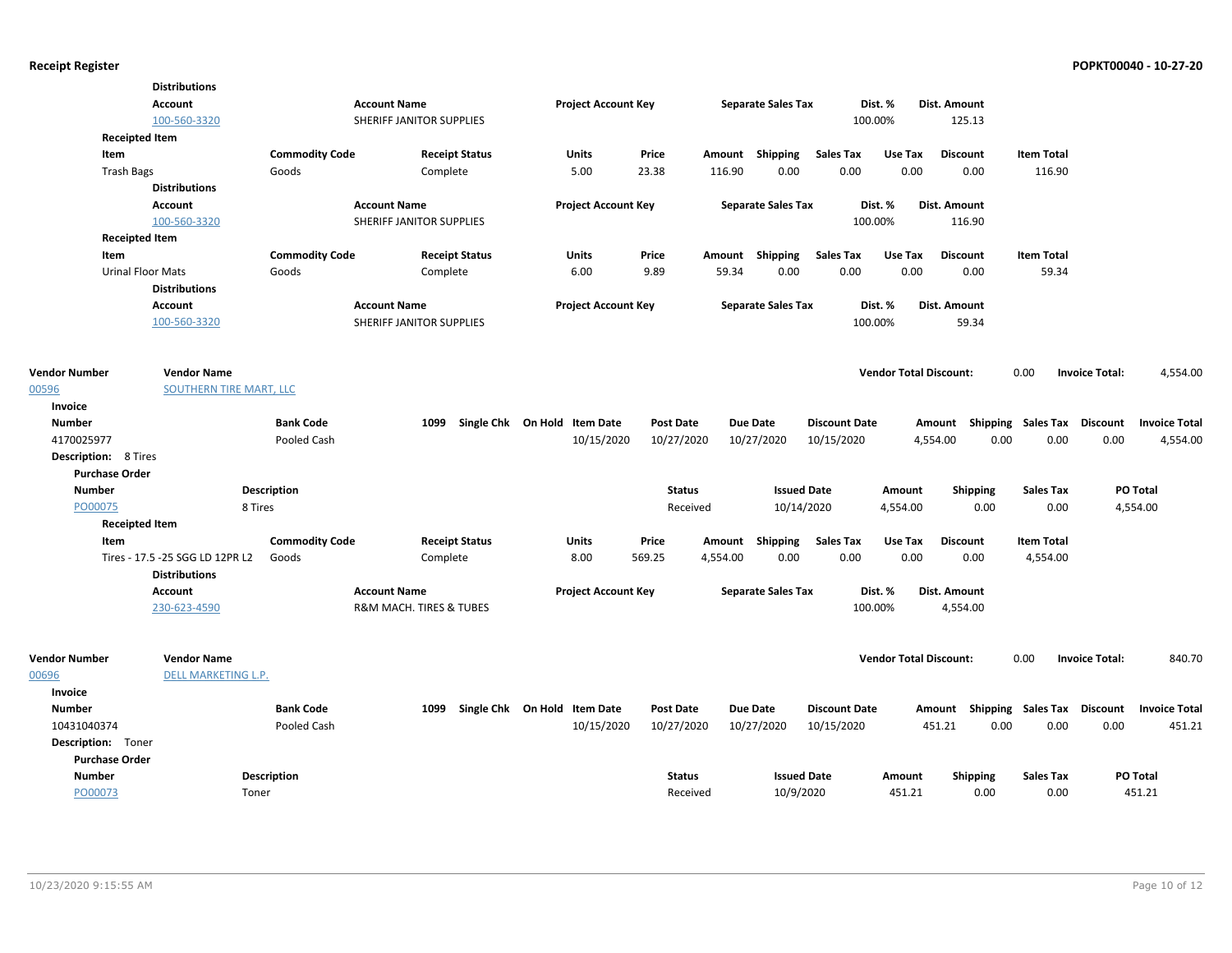|                       | <b>Receipted Item</b> |                       |                        |                              |                  |                 |                           |                      |         |                                    |                   |                                |                      |
|-----------------------|-----------------------|-----------------------|------------------------|------------------------------|------------------|-----------------|---------------------------|----------------------|---------|------------------------------------|-------------------|--------------------------------|----------------------|
| Item                  |                       | <b>Commodity Code</b> | <b>Receipt Status</b>  | Units                        | Price            |                 | Amount Shipping           | <b>Sales Tax</b>     | Use Tax | <b>Discount</b>                    | <b>Item Total</b> |                                |                      |
| 1265dn                |                       | Goods                 | Complete               | 1.00                         | 84.54            | 84.54           | 0.00                      | 0.00                 | 0.00    | 0.00                               | 84.54             |                                |                      |
|                       | <b>Distributions</b>  |                       |                        |                              |                  |                 |                           |                      |         |                                    |                   |                                |                      |
|                       | Account               |                       | <b>Account Name</b>    | <b>Project Account Key</b>   |                  |                 | <b>Separate Sales Tax</b> |                      | Dist. % | Dist. Amount                       |                   |                                |                      |
|                       | 100-475-3100          |                       | <b>OFFICE SUPPLIES</b> |                              |                  |                 |                           |                      | 100.00% | 84.54                              |                   |                                |                      |
|                       | <b>Receipted Item</b> |                       |                        |                              |                  |                 |                           |                      |         |                                    |                   |                                |                      |
| Item                  |                       | <b>Commodity Code</b> | <b>Receipt Status</b>  | Units                        | Price            |                 | Amount Shipping           | <b>Sales Tax</b>     | Use Tax | <b>Discount</b>                    | <b>Item Total</b> |                                |                      |
| 3760                  |                       | Goods                 | Complete               | 1.00                         | 71.24            | 71.24           | 0.00                      | 0.00                 | 0.00    | 0.00                               | 71.24             |                                |                      |
|                       | <b>Distributions</b>  |                       |                        |                              |                  |                 |                           |                      |         |                                    |                   |                                |                      |
|                       | Account               |                       | <b>Account Name</b>    | <b>Project Account Key</b>   |                  |                 | <b>Separate Sales Tax</b> |                      | Dist. % | Dist. Amount                       |                   |                                |                      |
|                       | 100-475-3100          |                       | <b>OFFICE SUPPLIES</b> |                              |                  |                 |                           |                      | 100.00% | 71.24                              |                   |                                |                      |
|                       | <b>Receipted Item</b> |                       |                        |                              |                  |                 |                           |                      |         |                                    |                   |                                |                      |
| Item                  |                       | <b>Commodity Code</b> | <b>Receipt Status</b>  | Units                        | Price            |                 | Amount Shipping           | Sales Tax            | Use Tax | <b>Discount</b>                    | <b>Item Total</b> |                                |                      |
| B2360                 |                       | Goods                 | Complete               | 1.00                         | 161.49           | 161.49          | 0.00                      | 0.00                 | 0.00    | 0.00                               | 161.49            |                                |                      |
|                       | <b>Distributions</b>  |                       |                        |                              |                  |                 |                           |                      |         |                                    |                   |                                |                      |
|                       | Account               |                       | <b>Account Name</b>    | <b>Project Account Key</b>   |                  |                 | <b>Separate Sales Tax</b> |                      | Dist. % | Dist. Amount                       |                   |                                |                      |
|                       | 100-475-3100          |                       | <b>OFFICE SUPPLIES</b> |                              |                  |                 |                           |                      | 100.00% | 161.49                             |                   |                                |                      |
|                       | <b>Receipted Item</b> |                       |                        |                              |                  |                 |                           |                      |         |                                    |                   |                                |                      |
| Item                  |                       | <b>Commodity Code</b> | <b>Receipt Status</b>  | Units                        | Price            |                 | Amount Shipping           | <b>Sales Tax</b>     | Use Tax | <b>Discount</b>                    | <b>Item Total</b> |                                |                      |
| Fuser                 |                       | Goods                 | Complete               | 1.00                         | 133.94           | 133.94          | 0.00                      | 0.00                 | 0.00    | 0.00                               | 133.94            |                                |                      |
|                       | <b>Distributions</b>  |                       |                        |                              |                  |                 |                           |                      |         |                                    |                   |                                |                      |
|                       | Account               |                       | <b>Account Name</b>    | <b>Project Account Key</b>   |                  |                 | <b>Separate Sales Tax</b> |                      | Dist. % | Dist. Amount                       |                   |                                |                      |
|                       | 100-475-3100          |                       | <b>OFFICE SUPPLIES</b> |                              |                  |                 |                           |                      | 100.00% | 133.94                             |                   |                                |                      |
|                       |                       |                       |                        |                              |                  |                 |                           |                      |         |                                    |                   |                                |                      |
| Invoice               |                       |                       |                        |                              |                  |                 |                           |                      |         |                                    |                   |                                |                      |
| <b>Number</b>         |                       | <b>Bank Code</b>      | 1099                   | Single Chk On Hold Item Date | <b>Post Date</b> |                 | <b>Due Date</b>           | <b>Discount Date</b> |         | Amount Shipping Sales Tax Discount |                   |                                | <b>Invoice Total</b> |
| 10431040374-1         |                       | Pooled Cash           |                        | 10/15/2020                   | 10/27/2020       |                 | 10/27/2020                | 10/15/2020           |         | 389.49<br>0.00                     | 0.00              | 0.00                           | 389.49               |
| Description: Toner    |                       |                       |                        |                              |                  |                 |                           |                      |         |                                    |                   |                                |                      |
| <b>Purchase Order</b> |                       |                       |                        |                              |                  |                 |                           |                      |         |                                    |                   |                                |                      |
| <b>Number</b>         |                       | Description           |                        |                              | <b>Status</b>    |                 | <b>Issued Date</b>        |                      | Amount  | <b>Shipping</b>                    | <b>Sales Tax</b>  |                                | PO Total             |
| PO00063               |                       | Toner                 |                        |                              | Received         |                 | 10/7/2020                 |                      | 389.49  | 0.00                               | 0.00              |                                | 389.49               |
|                       | <b>Receipted Item</b> |                       |                        |                              |                  |                 |                           |                      |         |                                    |                   |                                |                      |
| Item                  |                       | <b>Commodity Code</b> | <b>Receipt Status</b>  | Units                        | Price            |                 | Amount Shipping           | <b>Sales Tax</b>     | Use Tax | <b>Discount</b>                    | <b>Item Total</b> |                                |                      |
| <b>Toner 5465</b>     |                       | Goods                 | Complete               | 1.00                         | 389.49           | 389.49          | 0.00                      | 0.00                 | 0.00    | 0.00                               | 389.49            |                                |                      |
|                       | <b>Distributions</b>  |                       |                        |                              |                  |                 |                           |                      |         |                                    |                   |                                |                      |
|                       | Account               |                       | <b>Account Name</b>    | <b>Project Account Key</b>   |                  |                 | <b>Separate Sales Tax</b> |                      | Dist. % | Dist. Amount                       |                   |                                |                      |
|                       | 100-560-3100          |                       | OFFICE SUPPLIES        |                              |                  |                 |                           |                      | 100.00% | 389.49                             |                   |                                |                      |
|                       |                       |                       |                        |                              |                  |                 |                           |                      |         |                                    |                   |                                |                      |
| <b>Packet Totals</b>  |                       |                       |                        |                              |                  |                 |                           |                      |         |                                    |                   |                                |                      |
| Vendors: 9            | Invoices: 19          | Purchase Orders: 19   |                        | <b>Amount: 24.461.32</b>     |                  | Shipping: 36.33 |                           | Tax: 0.00            |         | Discount: 0.00                     |                   | <b>Total Amount: 24.497.65</b> |                      |